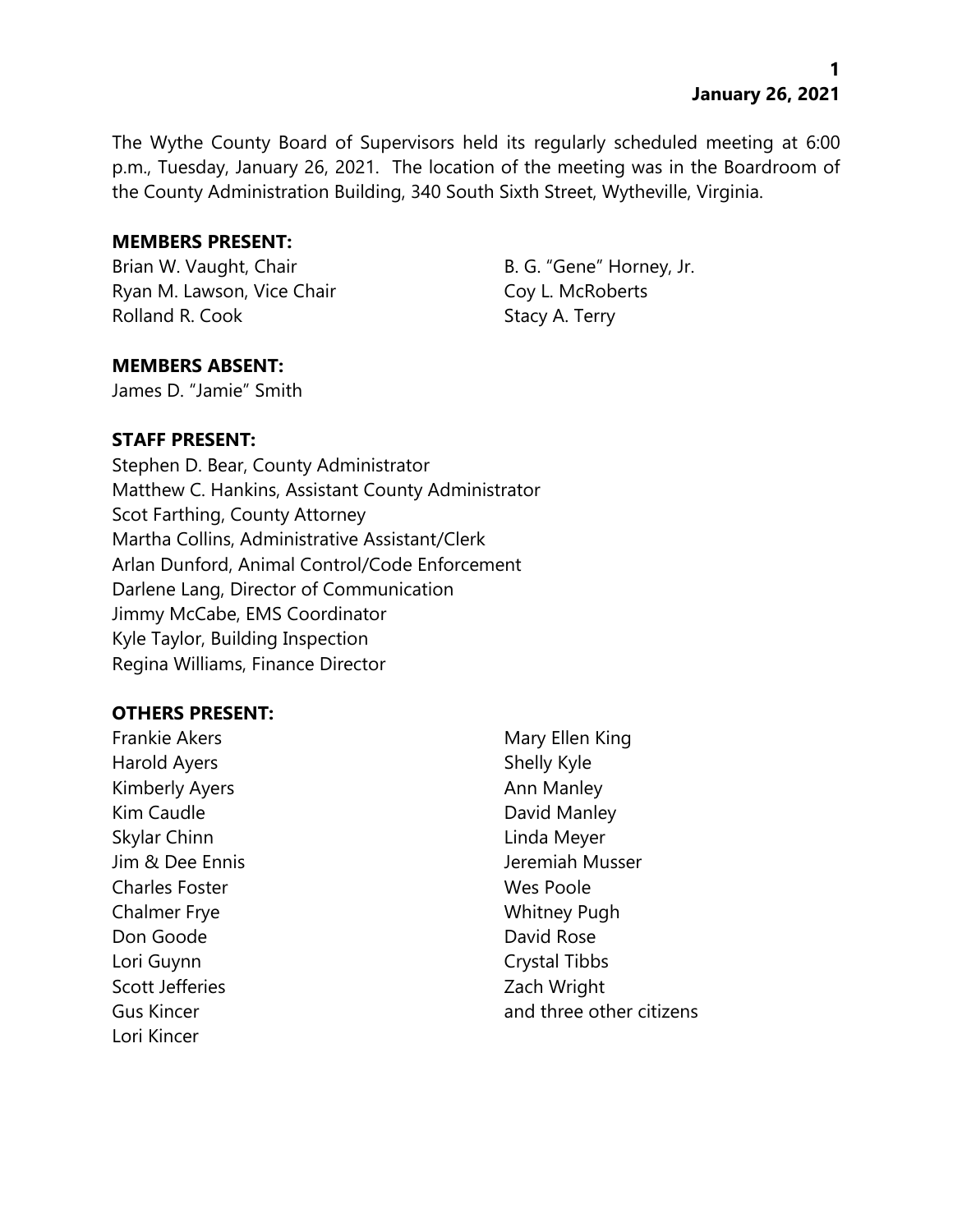### **CALL TO ORDER**

Chair Vaught determined that a quorum was present and called the meeting to order at 6:00 p.m.

The Chair mournfully announced two recent losses this week. Debbie Repass, who retired after 42 years with the Treasurer's Office, was a dedicated employee and a real joy to be around. Her loss will leave a large void in this community. In addition, Supervisor Smith suffered the tragic loss of his 21-year-old son, Logan. Logan excelled in school, played football, and was an all-around nice young man whose family we now grieve. The Chair extended the Board's thoughts and prayers for both these families at this difficult time.

# **INVOCATION AND PLEDGE OF ALLEGIANCE**

A moment of silent prayer took place in honor of Debbie Repass and Logan Smith. Pastor Shelly Kyle, Bethlehem Baptist Church, then provided the invocation and Supervisor Cook led the Pledge of Allegiance.

# **PRESENTATION OF RETIREMENT RESOLUTION**

Chair Vaught invited Mr. Musser and the Circuit Court staff to come forward to present the following to Ms. Frankie Akers:

## **Wythe County Resolution 2021-01 Honoring Frances C. Akers Chief Deputy Clerk of Wythe County Circuit Court**

**Whereas**, Frances ("Frankie") C. Akers was hired as Deputy Clerk of the Wythe County Circuit Court on November 16, 1999 and, after dutiful service, was promoted to Chief Deputy Clerk in February 2017; and,

**Whereas**, on March 31, 2018, Circuit Court Clerk Hayden Horney retired and Ms. Akers assumed the position of Interim Clerk; and

**Whereas,** as Interim Clerk, Ms. Akers managed the office and functions of the Clerk of the Circuit Court, leading her staff effectively to process lawsuits, indictments, motions and other related papers in all Civil and Criminal Cases in the Circuit or County Courts; and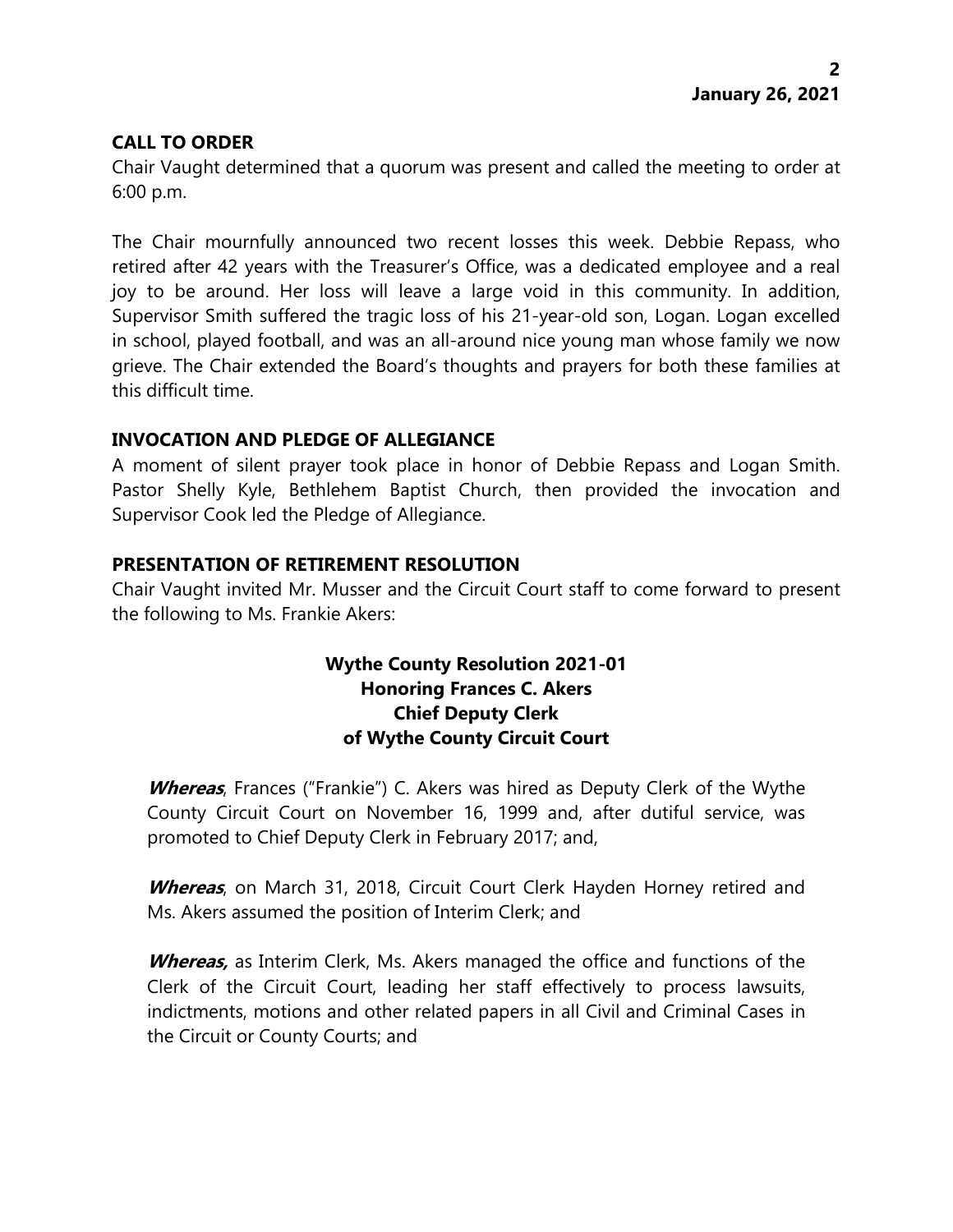**Whereas,** Ms. Akers admirably maintained the records process and court action such as summonses and subpoenas, jury records and operations, recording judgments and executions, and keeping critical vital records including marriage licenses, marriages, medical and professional licenses, land deeds and more; and,

**Whereas,** Ms. Akers admirably fulfilled the duties of Interim Clerk through the election of a new Clerk of the Circuit Court in 2018 before retiring November 30, 2020, after twenty-one years of outstanding service in the Wythe County Circuit Court Clerk's office;

**NOW, THEREFORE BE IT RESOLVED** by the Wythe County Board of Supervisors, assembled in regular session in Wytheville, Virginia, this 26<sup>th</sup> day of January, 2021, that Wythe County does hereby express its sincere appreciation to Ms. Akers for her dedicated service and does convey its best wishes to her and her family for continued success, happiness and good health for many years to come; and,

**BE IT FURTHER RESOLVED**, that the Wythe County Board of Supervisors does hereby direct that this resolution be incorporated in the official minutes of this Board and that a framed copy be given to Frances "Frankie" C. Akers as a token of their high regard.

Supervisor Terry made a motion, seconded by Supervisor Horney, to approve Resolution 2021-1 Honoring Frances C. Akers, Chief Deputy Clerk of Wythe County Circuit Court.

The vote on the motion was unanimous.

Chair Vaught added that if anyone in the County ever had to deal with the loss of a loved one, Mrs. Akers was a "rock" assisting them with wills and estates and she should be commended.

#### **CITIZENS' TIME**

Chair Vaught announced that no one had signed up to address the Board so he, therefore, closed Citizens' Time.

### **PUBLIC HEARING – PROPOSED ISSUANCE OF CAPITAL IMPROVEMENT BONDS**

Mr. Bear read that Notice is given that the Board of Supervisors of Wythe County, Virginia (the "Board"), will hold a public hearing on the proposed issuance of bonds, at one time or from time to time, by Wythe County. The estimated maximum amount of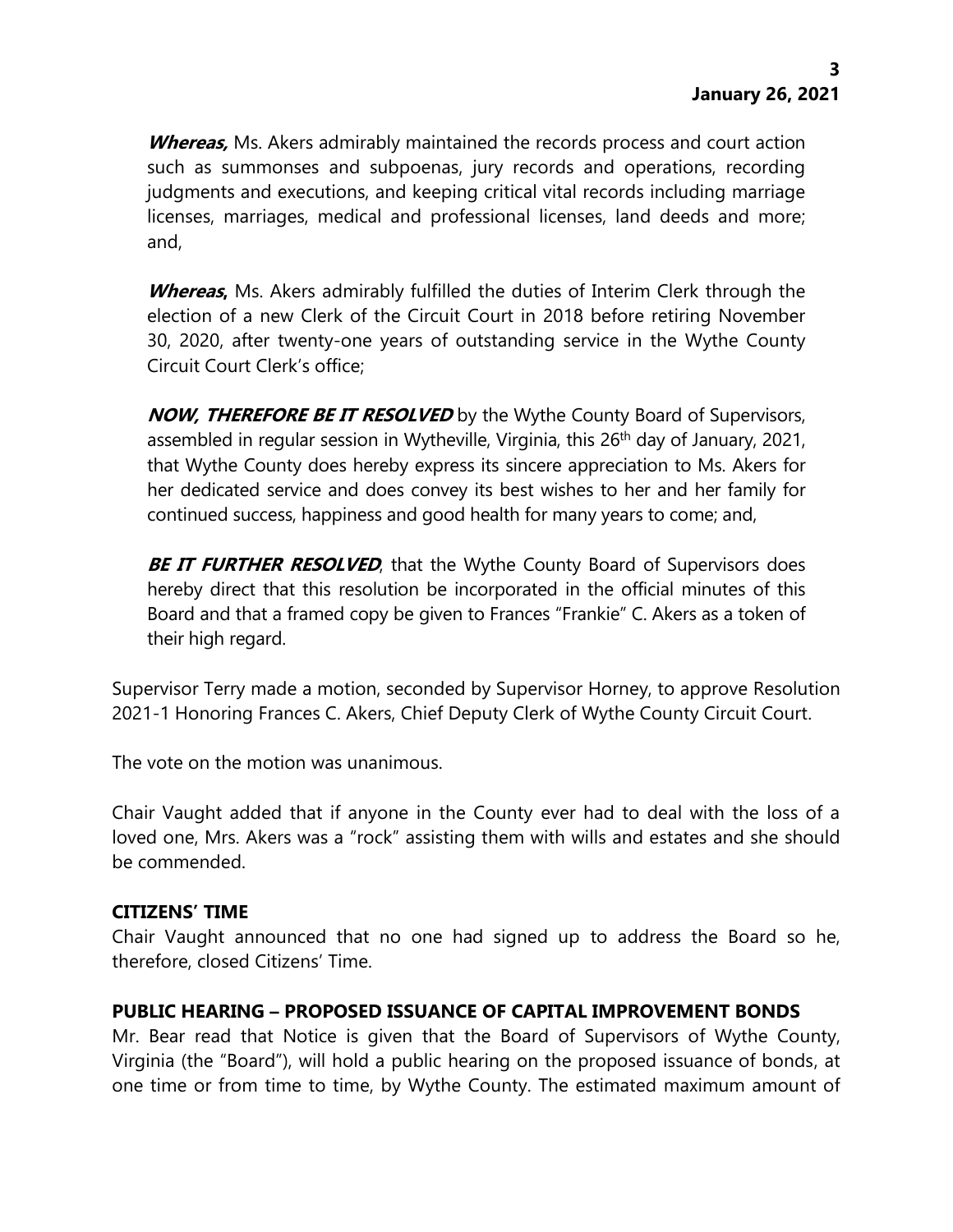the bonds is \$668,300 in the aggregate. The proposed use of the proceeds of such bonds is to pays costs of capital improvements to the County's wastewater system in the Austinville area of the County. The public hearing, which may be continued or adjourned, and at which persons may appear and present their views on the proposed bond issue, will be held at 6:05 p.m., or as soon thereafter as the matter may be heard, on January 26, 2021, before the Board in the Board Room of the County Administration Building, located at 340 South Sixth Street in Wytheville, Virginia.

With no citizens wishing to speak, Chair Vaught closed the Public Hearing.

Mr. Bear stated the Austinville sewer system is in need of repair. A principal repayment loan was received for ~\$600k and a principal forgiveness loan for around ~\$200k, for a total package of \$810,650. The principal repayment loan has an interest rate of .50% comprised of interest for the loan fund of .3% and a fee of .2% for management services. No action is needed until the final numbers come in, which may be less than anticipated.

# **PAYMENT OF COUNTY INVOICES**

Supervisor Horney made a motion to pay the invoices for approval on January 26, 2021, for the various departments of County government. The invoices were paid on General Warrants 30108598-30108674 as follows:

#### **EXPENDITURES BY DEPARTMENT BOARD OF SUPERVISORS January 26, 2021**

| <b>CHECK#</b>                        | <b>ISSUE DATE</b> | <b>VENDOR</b>                    | <b>AMOUNT</b> |
|--------------------------------------|-------------------|----------------------------------|---------------|
| 30108598                             | 01/19/2021        | <b>APPALACHIAN POWER</b>         | \$29,715.61   |
| 30108599                             | 01/19/2021        | <b>CENTURYLINK</b>               | 39.98         |
| 30108600                             | 01/19/2021        | <b>CENTURYLINK</b>               | 132.72        |
| 30108601                             | 01/19/2021        | <b>CENTURYLINK</b>               | 330.00        |
| 30108602                             | 01/19/2021        | <b>VIRGINIA RESOURCES AUTHOR</b> | 2,619.74      |
| <b>TOTAL EXPENDITURES 01/19/2021</b> |                   |                                  | \$32,838.05   |

| <b>CHECK #</b> | <b>ISSUE DATE</b>   | <b>VENDOR</b>           | <b>AMOUNT</b> |
|----------------|---------------------|-------------------------|---------------|
|                | 30108603 01/26/2021 | APPALACHIAN POWER       | \$1,928.68    |
|                | 30108604 01/26/2021 | AYERS & SONS SEPTIC LLC | 1,000.00      |
|                | 30108605 01/26/2021 | <b>BIG WALKER SWCD</b>  | 2,000.00      |
|                | 30108606 01/26/2021 | <b>BOB HUFF</b>         | 99 95         |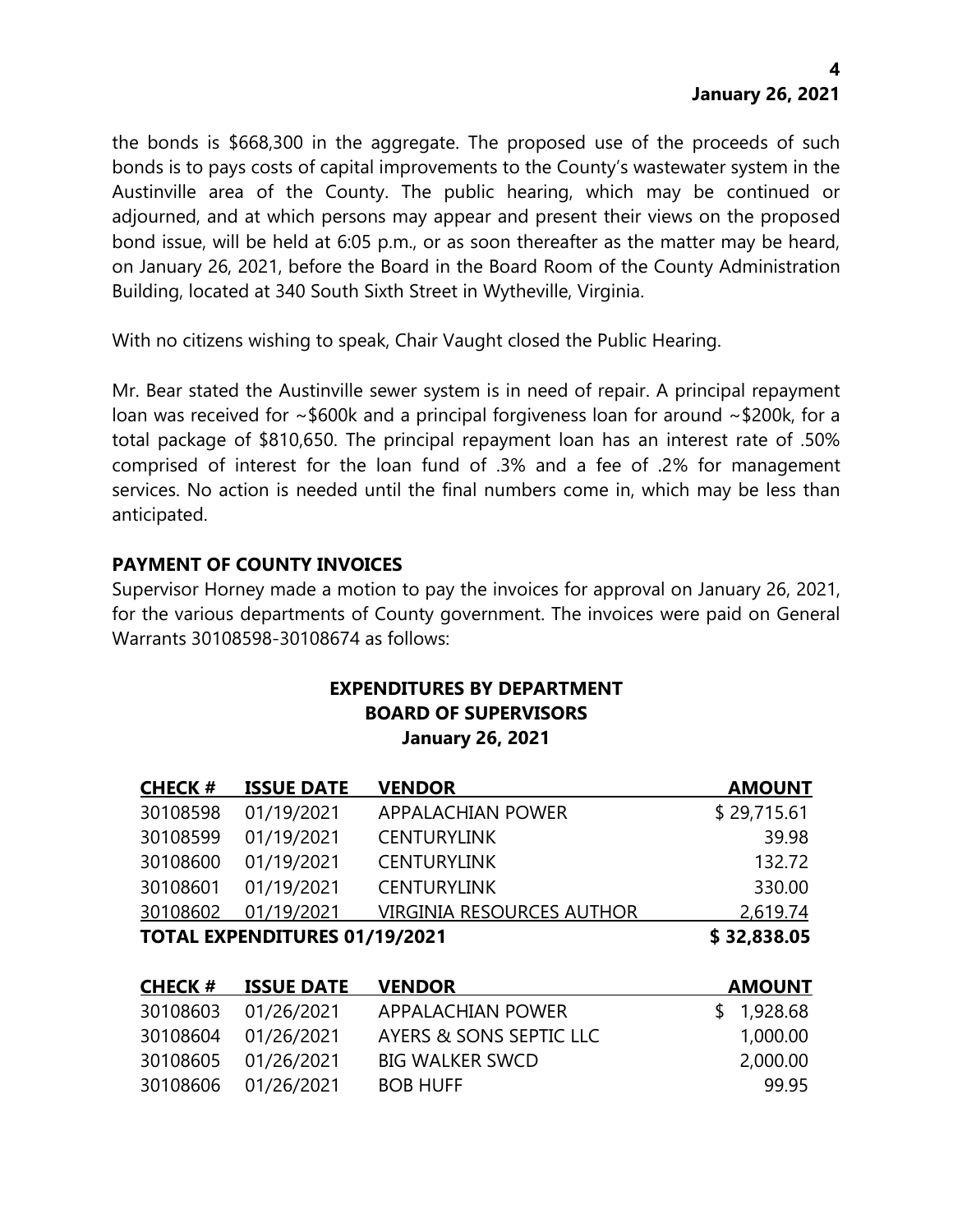| 30108607 | 01/26/2021 | <b>BOONE TRACTOR &amp; IMPLEMENT</b> | 2.32      |
|----------|------------|--------------------------------------|-----------|
| 30108608 | 01/26/2021 | <b>BRENNTAG MID-SOUTH INC</b>        | 1,679.80  |
| 30108609 | 01/26/2021 | <b>BROWN EXTERMINATING CO</b>        | 420.00    |
| 30108610 | 01/26/2021 | CARZ R US LLC                        | 309.99    |
| 30108611 | 01/26/2021 | <b>CDW GOVERNMENT INC</b>            | 148.10    |
| 30108612 | 01/26/2021 | <b>CENTURYLINK</b>                   | 51.87     |
| 30108613 | 01/26/2021 | <b>CENTURYLINK</b>                   | 93.97     |
| 30108614 | 01/26/2021 | <b>CENTURYLINK</b>                   | 123.58    |
| 30108615 | 01/26/2021 | <b>CENTURYLINK</b>                   | 146.50    |
| 30108616 | 01/26/2021 | <b>CENTURYLINK</b>                   | 244.46    |
| 30108617 | 01/26/2021 | <b>CENTURYLINK</b>                   | 300.77    |
| 30108618 | 01/26/2021 | <b>CENTURYLINK</b>                   | 3,548.05  |
| 30108619 | 01/26/2021 | <b>CENTURYLINK</b>                   | 4,856.38  |
| 30108620 | 01/26/2021 | COMM OF REV ASSOC OF VA              | 200.00    |
| 30108621 | 01/26/2021 | <b>COMPLETE TRUCK SERVICE IN</b>     | 362.00    |
| 30108622 | 01/26/2021 | <b>CREATIVE GLASS INC</b>            | 5,933.27  |
| 30108623 | 01/26/2021 | CSG SYSTEMS, INC                     | 1,685.29  |
| 30108624 | 01/26/2021 | <b>TREASURER OF VIRGINIA</b>         | 100.00    |
| 30108625 | 01/26/2021 | <b>EMORY WILSON PROCESS</b>          | 29,974.84 |
| 30108626 | 01/26/2021 | <b>ENTERPRISE FM TRUST</b>           | 5,106.33  |
| 30108627 | 01/26/2021 | <b>F&amp;R ELECTRIC INC</b>          | 6,285.00  |
| 30108628 | 01/26/2021 | <b>FARTHING, SCOT S</b>              | 3,727.50  |
| 30108629 | 01/26/2021 | <b>FERGUSON ENTERPRISES #5</b>       | 2,844.70  |
| 30108630 | 01/26/2021 | FN WHOLESALE LIGHTING & S            | 63.48     |
| 30108631 | 01/26/2021 | <b>FOOD COUNTRY</b>                  | 3.76      |
| 30108632 | 01/26/2021 | FP MAILING SOLUTIONS                 | 135.00    |
| 30108633 | 01/26/2021 | <b>GENUINE PARTS COMPANY</b>         | 42.47     |
| 30108634 | 01/26/2021 | <b>GRANT, BRUCE M</b>                | 12,191.09 |
| 30108635 | 01/26/2021 | <b>GREATAMERICA FINANCIAL SE</b>     | 459.00    |
| 30108636 | 01/26/2021 | <b>HOME DEPOT PRO</b>                | 3,815.50  |
| 30108637 | 01/26/2021 | <b>JP COOKE CO</b>                   | 106.95    |
| 30108638 | 01/26/2021 | KETCHUM MFG CO INC                   | 264.96    |
| 30108639 | 01/26/2021 | <b>LANE GROUP</b>                    | 6,160.00  |
| 30108640 | 01/26/2021 | LEAD MINES RESCUE SQUAD              | 1,140.59  |
| 30108641 | 01/26/2021 | LEXISNEXIS                           | 217.00    |
| 30108642 | 01/26/2021 | LOWE'S                               | 114.63    |
| 30108643 | 01/26/2021 | MAX MEADOWS FIRE DEPT                | 3,084.55  |
| 30108644 | 01/26/2021 | MCI COMM SERVICE                     | 37.57     |
| 30108645 | 01/26/2021 | MCI COMM SERVICE                     | 97.09     |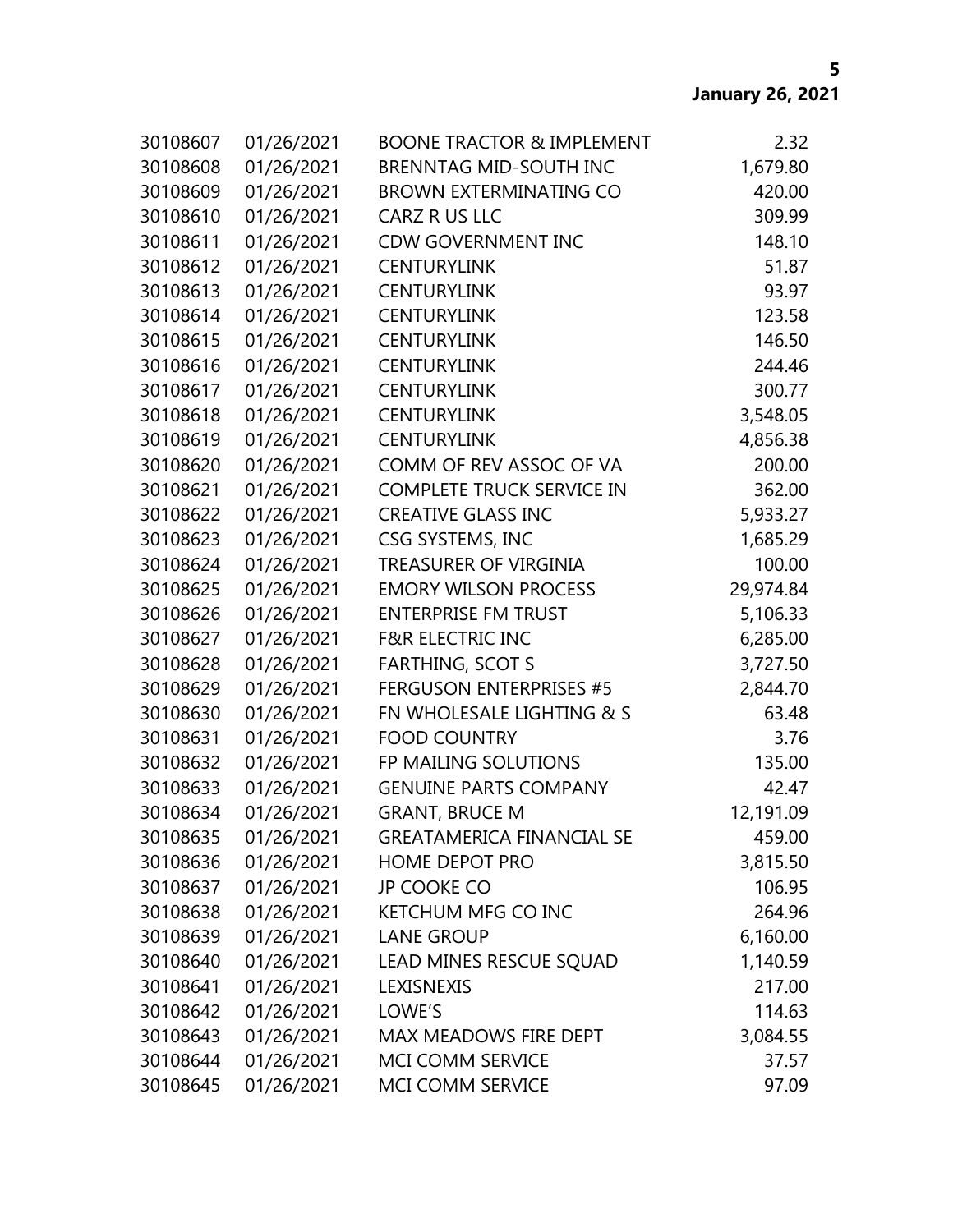| 30108646<br>30108647 | 01/26/2021<br>01/26/2021      | MCI COMM SERVICE<br><b>MOUNT ROGERS PLANNING DIS</b> | 624.56<br>4,682.78 |
|----------------------|-------------------------------|------------------------------------------------------|--------------------|
| 30108648             | 01/26/2021                    | MUSSER, JEREMIAH                                     | 231.52             |
| 30108649             | 01/26/2021                    | NEW RIVER REGIONAL WATER                             | 56,576.82          |
| 30108650             | 01/26/2021                    | NEW RIVER VALLEY JUVENILE                            | 7,750.00           |
| 30108651             | 01/26/2021                    | OFFICE OF THE CHIEF MEDIC                            | 80.00              |
| 30108652             | 01/26/2021                    | <b>JOEL HUDSON</b>                                   | 84.00              |
| 30108653             | 01/26/2021                    | <b>JOSHUA BLEVINS</b>                                | 33.70              |
| 30108654             | 01/26/2021                    | <b>KATHY DEHART</b>                                  | 87.26              |
| 30108655             | 01/26/2021                    | <b>WANDA LESTER</b>                                  | 47.60              |
| 30108656             | 01/26/2021                    | PITNEY BOWES INC                                     | 169.98             |
| 30108657             | 01/26/2021                    | POLYTEC INC                                          | 2,880.00           |
| 30108658             | 01/26/2021                    | <b>R&amp;R ENTERPRISES INC</b>                       | 195.00             |
| 30108659             | 01/26/2021                    | ROBINSON FARMER COX ASSOC                            | 55,700.00          |
| 30108660             | 01/26/2021                    | <b>SALEM STONE</b>                                   | 406.27             |
| 30108661             | 01/26/2021                    | STRYKER SALES CORPORATION                            | 29,773.80          |
| 30108662             | 01/26/2021                    | THRASHER GROUP INC                                   | 39,400.00          |
| 30108663             | 01/26/2021                    | <b>TOWN OF WYTHEVILLE</b>                            | 7,501.97           |
| 30108664             | 01/26/2021                    | TRI CITIES/SW VA REGIONAL                            | 1,359.20           |
| 30108665             | 01/26/2021                    | <b>USA BLUE BOOK</b>                                 | 1,821.29           |
| 30108666             | 01/26/2021                    | <b>V&amp;M RECYCLING</b>                             | 950.48             |
| 30108667             | 01/26/2021                    | <b>VERIZON WIRELESS</b>                              | 160.14             |
| 30108668             | 01/26/2021                    | <b>VIRGINIA BUSINESS SYST</b>                        | 40.09              |
| 30108669             | 01/26/2021                    | <b>VIRGINIA BUSINESS SYST</b>                        | 1,633.78           |
| 30108670             | 01/26/2021                    | <b>VUPS</b>                                          | 72.45              |
| 30108671             | 01/26/2021                    | <b>WORDSPRINT</b>                                    | 474.00             |
| 30108672             | 01/26/2021                    | <b>WYTHE OIL DISTRIBUTORS</b>                        | 433.76             |
| 30108673             | 01/26/2021                    | <b>WYTHEVILLE OFFICE SUPPLY</b>                      | 8.99               |
| 30108674             | 01/26/2021                    | <b>XEROX</b>                                         | 26.69              |
|                      | TOTAL EXPENDITURES 01/26/2021 |                                                      | \$314,313.12       |

#### **TOTAL EXPENDITURES APPROVED 01/26/2021 \$347,151.17**

Vice Chair Lawson seconded the motion and the roll call vote was as follows:

AYES: Brian W. Vaught Coy L. McRoberts Ryan M. Lawson Stacy A. Terry

Rolland R. Cook B. G. "Gene" Horney, Jr.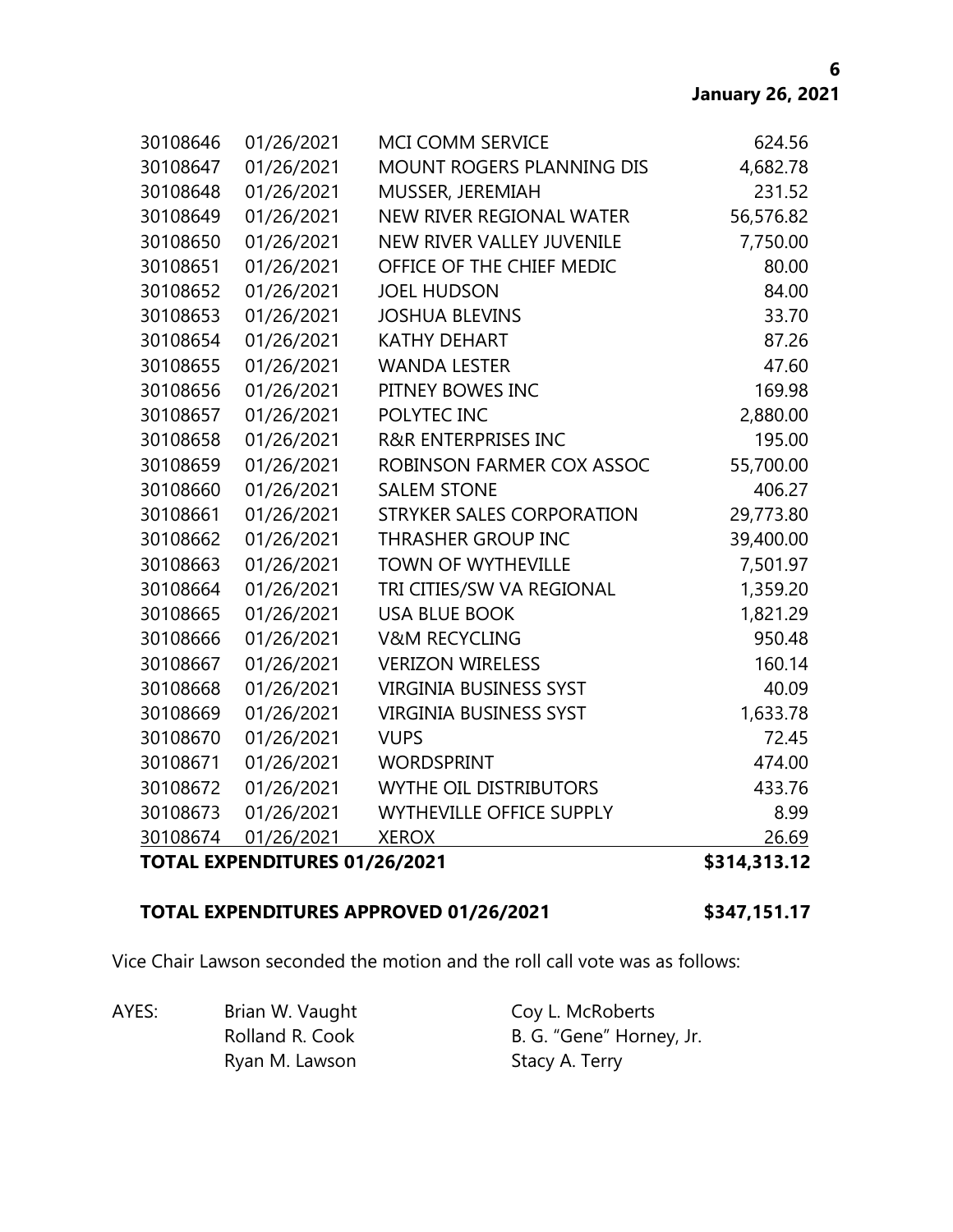NAYS: None

ABSENT: James D. "Jamie" Smith

#### **MINUTES OF PREVIOUS MEETING**

The Board was presented with the January 12, 2021 minutes for approval.

Supervisor McRoberts made a motion, seconded by Supervisor Terry, to approve the January 12, 2021 minutes as presented.

The roll call vote on the motion was as follows:

AYES: Brian W. Vaught Coy L. McRoberts Rolland R. Cook B. G. "Gene" Horney, Jr. Ryan M. Lawson Stacy A. Terry

NAYS: None

ABSENT: James D. "Jamie" Smith

### **DAVENPORT & CO. – WYTHE COUNTY FINANCIAL REVIEW**

Mr. David Rose of Davenport & Co. provided the Board with a few handouts, and said he was here several months ago regarding the County's refunding of debt. His purpose tonight is purely educational to give everyone an overview of the County's financial status. Mr. Rose stated that the County is in "excellent financial shape", that it is well run, and testament to this Board and to the County staff.

Mr. Rose summarized the following:

- General Fund and Utility Enterprise Funds Davenport did a comparison to other counties (statewide and nationwide) as they relate to fund balances, tax rates, debt level, etc.
- Policy Guidelines Guidelines are typically reviewed/amended every 3-4 years. Mr. Rose noted that Wythe County is due even though current policies are keeping them in good shape.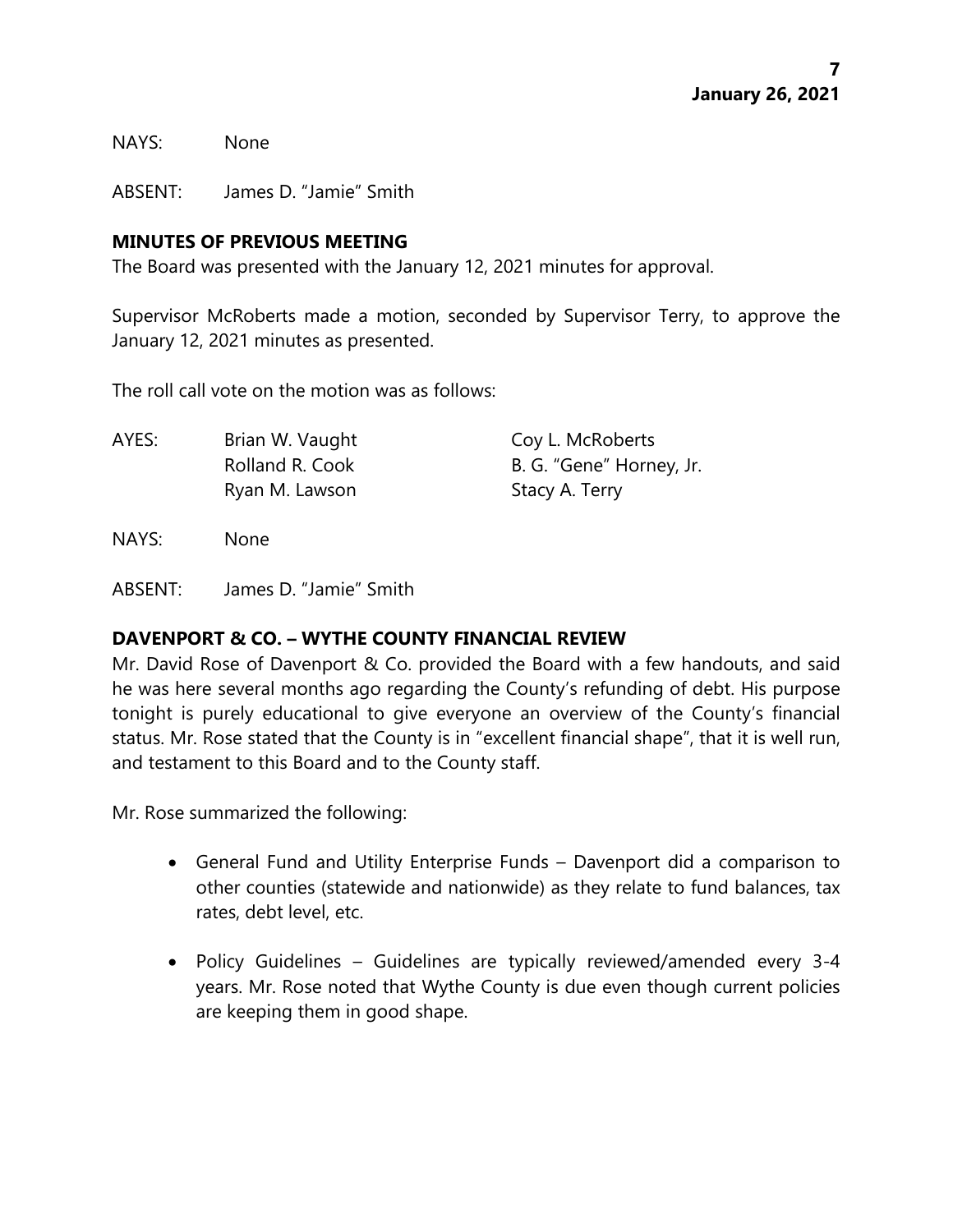- Future Capital Needs The County has a multi-year CIP and Mr. Rose wants to ensure the County is not overdoing it, financially. However, he did say that everything looks good so far.
- Refinancing As most are aware, the County did refinance a number of loans in order to save money, nearly \$3M in debt service savings. The County also took advantage of the great rates to borrow \$2M for capital improvement projects.

### **Observations:**

Mr. Rose indicated that the County is well managed; better than many of our neighbors. He said the County has strong, unassigned fund balance levels, and has done a very good job of balancing the budget and staying within those means. While Davenport will recommend policy guideline enhancement, Mr. Rose said the County doesn't need any more funds set aside. The County has strong debt management policies and if the County were to get a credit rating, Mr. Rose feels it would be just a step below a AAA credit rating (highest rating). He noted that other counties of similar size, seldom attain a AAA rating.

Regarding the \$52M of capital improvements over the next 5-6 years (mostly in schools), Davenport feels the County can achieve roughly half that in the next several years with little to no real estate tax impact.

In the Enterprise Funds for Water and Sewer, Mr. Rose reported that the sewer fund is in solid shape, but they do recommend annual rate increases that parallel inflation. The water side is running a deficit which poses a challenge, but there are ample reserves to help along the way.

The Unassigned Fund Balance is around \$38M, putting the County at nearly 50% of annual funds expenditures which Mr. Rose said is a very good position. Davenport has two recommendations: (1) amend the policy to go to 35% and (2) create a rate stabilization fund with the excess dollars.

Regarding the Overall Debt Portfolio, Mr. Rose said that nearly \$3M on the interest has been cut out. He anticipates that in 10 years, the County will have more than half the total principal paid off. Basically, he said the County is in a good position to take on additional debt.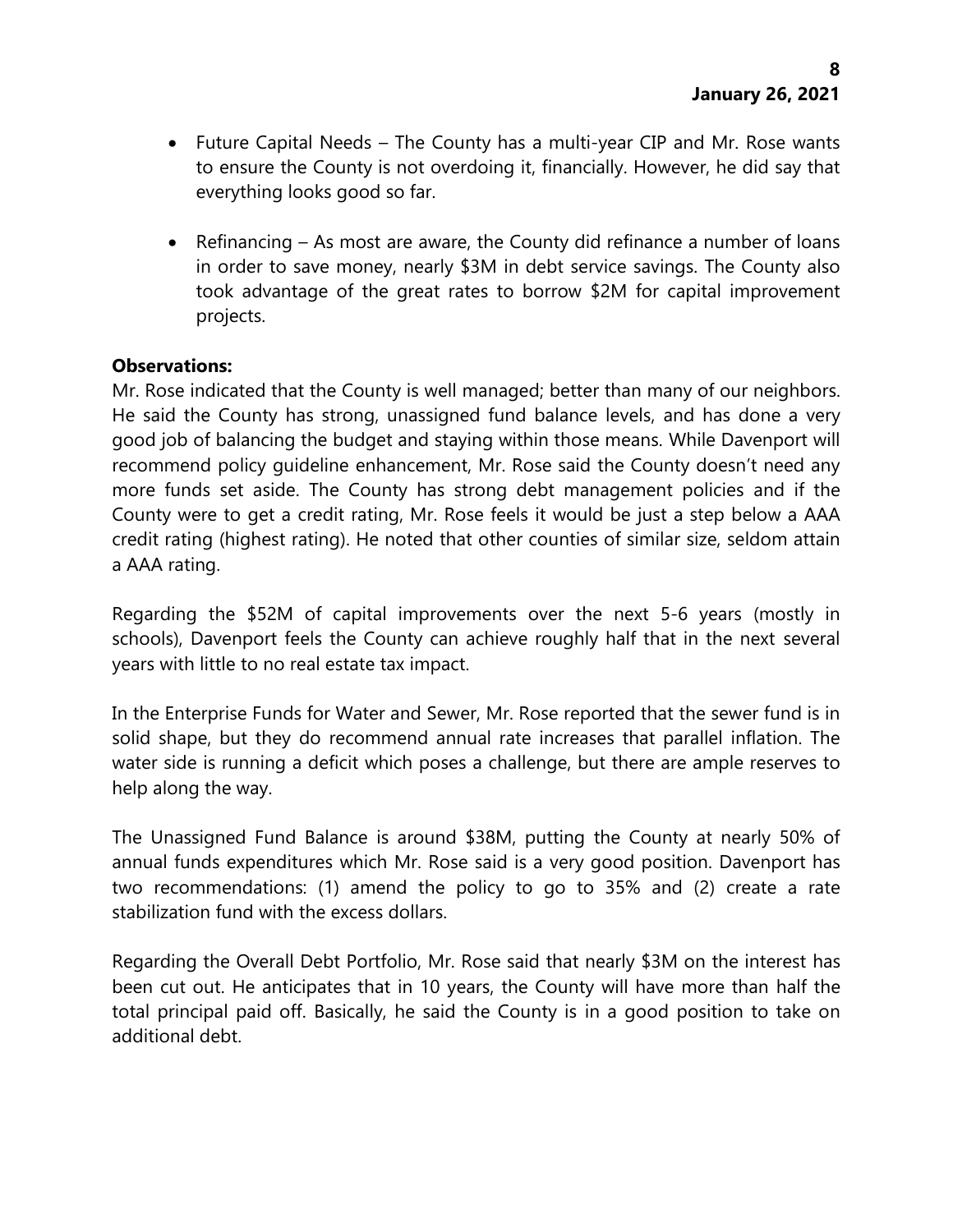Regarding Debt Service to Expenditures, the County is just over a nickel for every dollar. Mr. Rose stated this is a very good position to be in, and is below the Virginia average.

Chair Vaught thanked Mr. Rose for doing an excellent job in refinancing the County's debt and for explaining all this in a manner that's easy to understand. He also thanked Mr. Bear for his diligent efforts to retain a financial advisor to save the County money.

Mr. Bear said that while it's good to hear the County is financially stable, he appreciates that some of our policies need to be amended. Those amendments will go to the Budget Committee for review. Mr. Bear also referenced page 10 of the handout that he said should be shared with the public, especially as it relates to the County tax rate.

The Chair, on behalf of the entire Board, is quite pleased with the financial shape of Wythe County and would like to ensure it remains that way for years to come.

## **AGENACARE HOUSECALLS**

Mr. Hankins explained that, as previously discussed, Agenacare would like to provide medical services to Wythe County residents (non-acute, cash pay) using nurses and paramedics. In order to operate this business using paramedics, it is required that Agenacare be designated as a non-transport EMS agency by the County. Because Wythe County previously entered into an emergency services agreement with the Town of Wytheville, it was necessary to use language that does not violate that agreement. It was recently confirmed that no such conflict exists with Agenacare providing the aforementioned services. It is recommended that the following resolution be adopted and a Memorandum of Agreement with the Town of Wytheville be approved.

# **RESOLUTION 2021-2 OF WYTHE COUNTY, VIRGINIA ESTABLISHMENT OF A NON-TRANSPORT EMERGENCY MEDICAL SERVICES AGENCY**

**WHEREAS**, the Virginia Administrative Code (12VAC5-31-420) requires mobile emergency medical service providers to be authorized for such service by the governing body of the locality; and

**WHEREAS,** the Wythe County Board of Supervisors has considered a request from Agenacare Housecalls (Agenacare), through owner Whitney Pugh, to serve as a private provider non-transport emergency medical service in Wythe County, specifically to use paramedics, registered nurses and nurse practitioners to provide non-acute medical services within the County; and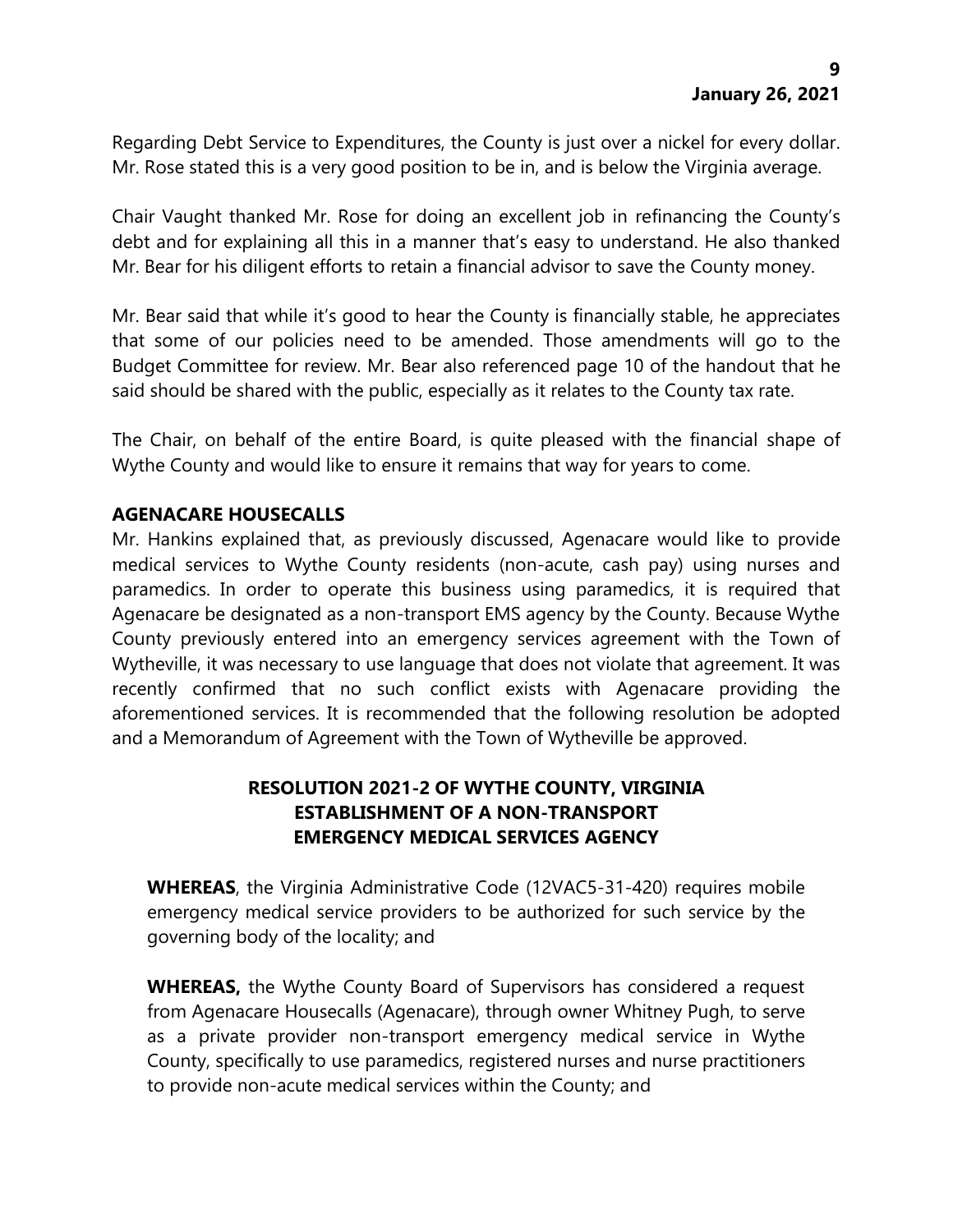**WHEREAS,** in order to provide paramedic urgent care medical services and telehealth consultations in Wythe County, Agenacare must receive authorization from this Board to operate as a non-transport EMS agency; and

**WHEREAS,** Ms. Pugh and Agenacare have stipulated that Agenacare: 1) is a mobile health care provider on par with urgent and primary care; 2) does not now, and does not intend as a future service, to provide emergency medical transportation; 3) does not treat acute injuries or illnesses which would ordinarily require transportation to a medical facility for diagnosis and treatment; and 4) requires payment at time of service; and

**WHEREAS,** the Board of Supervisors of Wythe County finds that the service provided by Agenacare will free certain medical services and transports for critical needs, help expand local medical provider availability, increase access and convenience for health care consumers and meet expanding demand for types of medical services throughout Wythe County, all to the benefit of Wythe County residents; and

**WHEREAS,** the Board of Supervisors asserts that, as a non-transport, nonprimary emergency medical service, its operational approval for Agenacare does not conflict with any existing agreement, specifically the February 2020 agreement for Wytheville Fire & EMS to serve as the exclusive primary response agency within its designated service area;

**NOW, THEREFORE, BE IT RESOLVED** and adopted by the Board of Supervisors of Wythe County, Virginia, meeting in regular session this  $26<sup>th</sup>$  day of January, 2021, that, consistent with the conditions presented to the Board, Agenacare Housecalls is authorized upon adoption and state licensure to operate in Wythe County, to provide non-transport emergency medical services in Wythe County, and to park such vehicles in Wythe County as may be needed to provide and safely operate non-transport emergency medical services, consistent with the operating requirements of the Commonwealth of Virginia.

Supervisor Horney made a motion, seconded by Vice Chair Lawson, to approve Resolution 2021-2 Establishment of a Non-Transport Emergency Medical Services Agency.

The roll call vote on the motion was as follows: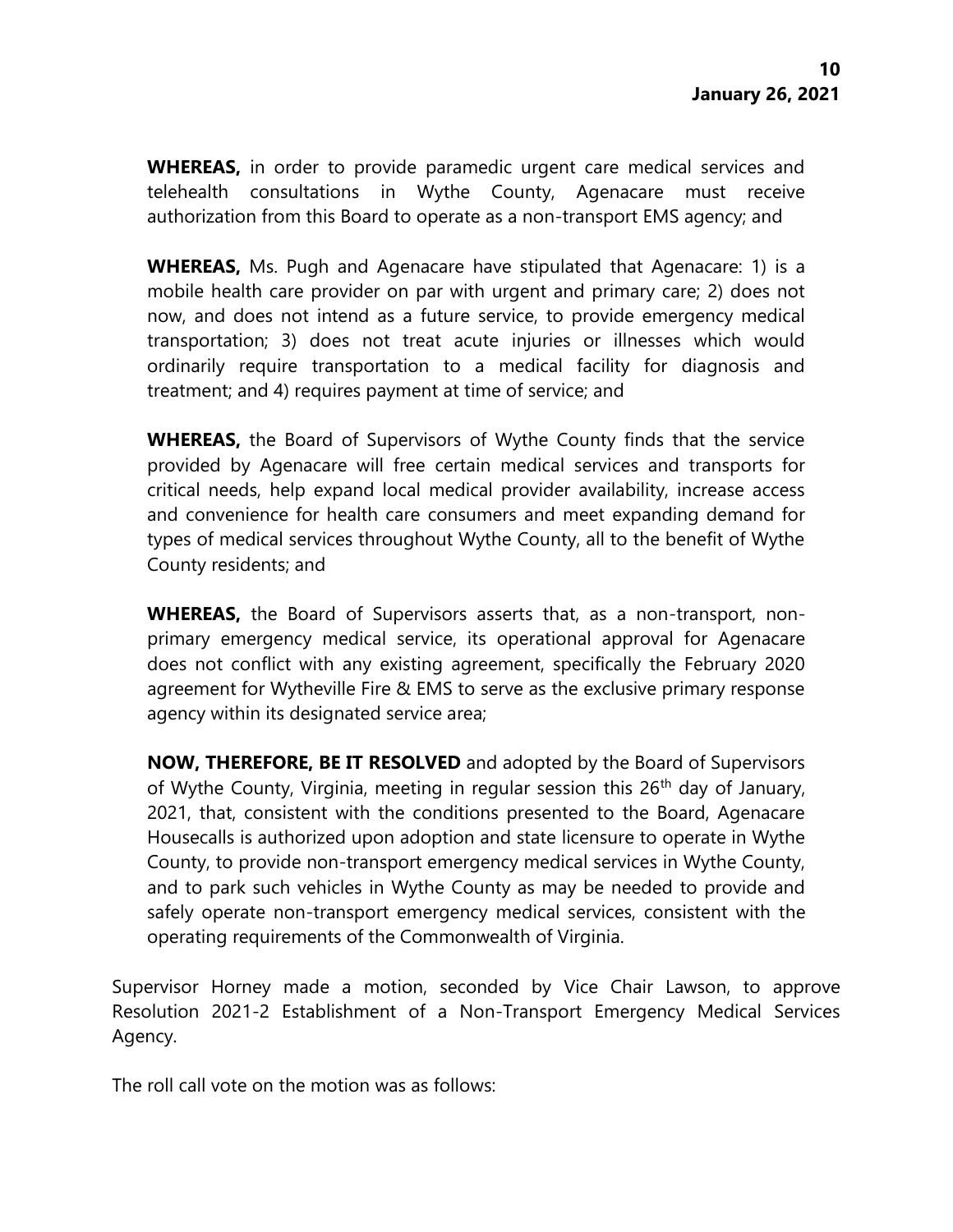AYES: Brian W. Vaught Coy L. McRoberts Ryan M. Lawson Stacy A. Terry

Rolland R. Cook B. G. "Gene" Horney, Jr.

NAYS: None

ABSENT: James D. "Jamie" Smith

Supervisor Terry made a motion, seconded by Vice Chair Lawson, authorizing the County Administrator to execute the Memorandum of Agreement amending the February 2020 Emergency Services Agreement between Wythe County, the Town of Wytheville, and the Wythe County Rescue Squad.

The roll call vote on the motion was as follows:

| Brian W. Vaught | Coy L. McRoberts         |
|-----------------|--------------------------|
| Rolland R. Cook | B. G. "Gene" Horney, Jr. |
| Ryan M. Lawson  | Stacy A. Terry           |
|                 |                          |

NAYS: None

### **WYTHE COUNTY SCHOOLS UPDATE – DRS. JEFFERIES AND POOLE**

Dr. Jefferies extended his deepest condolences to the Repass and Smith families and said that moments like this help us put things into perspective and recognize what is truly important in life.

Dr. Jefferies also wanted to acknowledged the School Board Chair in attendance this evening, Mr. Chalmer Frye, and two other board members, Mr. Goode and Ms. Manley.

Dr. Jefferies provided an overview of the enrollment in Wythe County schools, in person and virtual. He reported that 22.8% of all students are participating in virtual learning. As quarantines arise, the virtual learning numbers will also increase, temporarily. Total enrollment at the end of December was 3,729.

Regarding CARES Act funding to address food insecurities in Wythe County, Dr. Jeffferies thanked the Board for helping care for the kids in our community. He reported, through today, that they have delivered over 230,282 meals (121k lunches and 108k

ABSENT: James D. "Jamie" Smith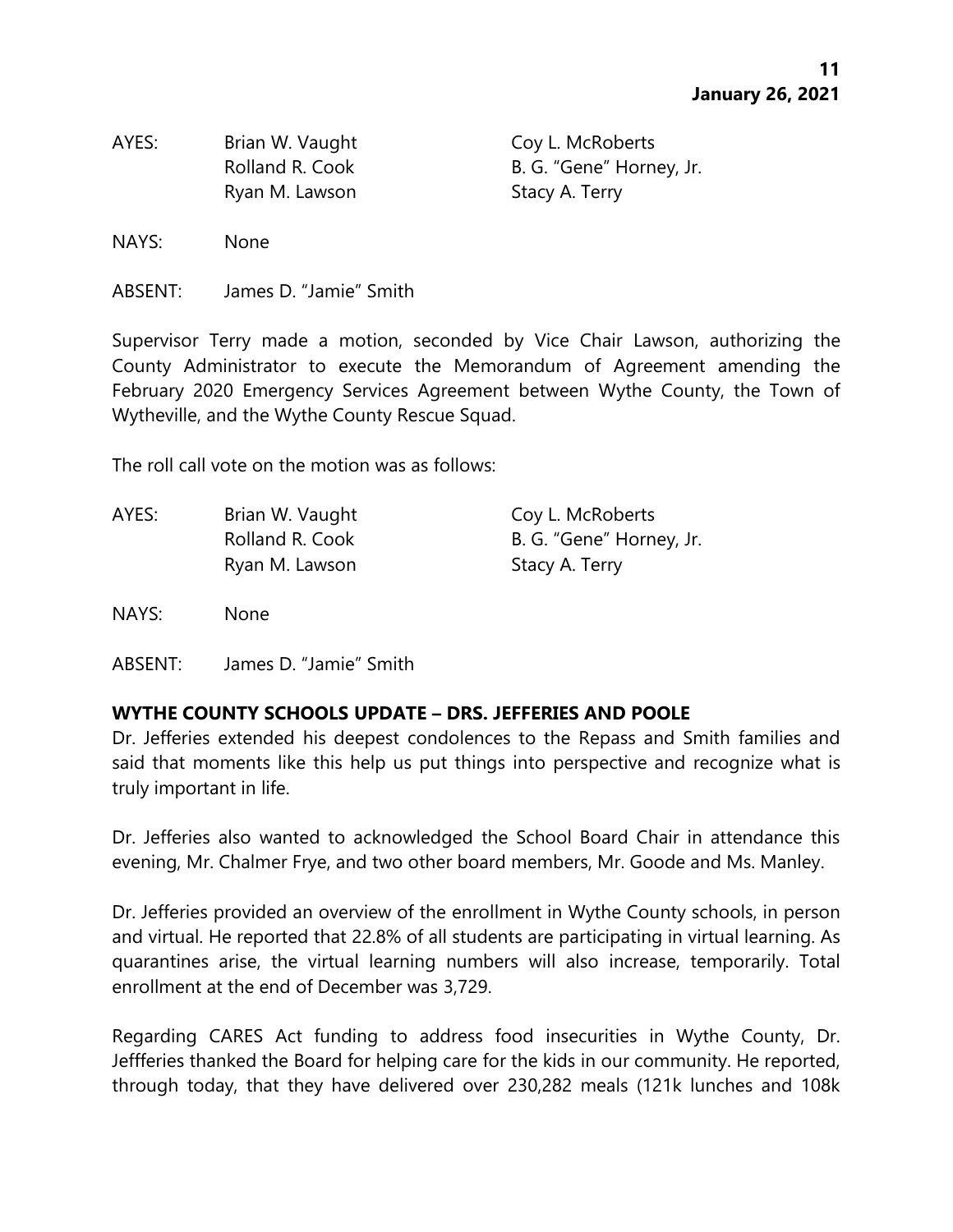breakfasts). He wanted to thank and extend sincere gratitude go to everyone involved in this crucial mission (Mr. Skeens, Ms. Webster, bus drivers, cafeteria staff, and many others).

As to vaccinations, Dr. Jefferies reported that about 60% of staff have participated in vaccinations, and it's exciting to finally see some light at the end of the tunnel as far as school life getting back to normal. He thanked Mr. Haga (HR) and Ms. Robinson (Nursing) for facilitating this in coordination with the Health Department.

With respect to school sports, Dr. Jefferies commented that winter sports are now concluding with fall sports right around the corner. Middle school sports are starting this week as well as other extracurricular activities.

Dr. Jefferies was pleased to announce that WCPS earned a Jobs for Virginia Grant in the amount of \$30,000. They continue striving to expand the workforce and this will greatly help in workforce development.

With this being Principal Appreciation Week, Dr. Jefferies wanted to recognize and thank the principals of WCPS for all they do. Also, he and Dr. Poole would like to do a dedication to George Wythe High School when circumstances allow for a large crowd to gather.

Dr. Poole first wanted to say how much he appreciates living in a county that is so well run, financially. WCPS were also able to refinance some of their debt. In addition, they experienced significant budgetary savings (due to COVID) and were able to return \$1.5M back to the County. WCPS received CARES Act funding of \$824k in the first round, \$659k in the second round, and expect \$3.5M in the third round. Their expenditures have also changed as a result of COVID. Dr. Poole said with all that being considered, they're trying to get good numbers for FY22.

Projects that were postponed due to COVID include paving George Wythe parking lot and the press box at Rural Retreat for girls softball. They hope to accomplish these in the Spring. Dr. Poole also mentioned two roofing projects that actually came in under budget resulting in significant savings, so there may be ample funds to carryover into the next fiscal year.

CARES Act and ESSER funds went primarily to salaries, fixed charges and technology. Dr. Poole was proud to report that every pre-K thru 12 student now has access to their own device.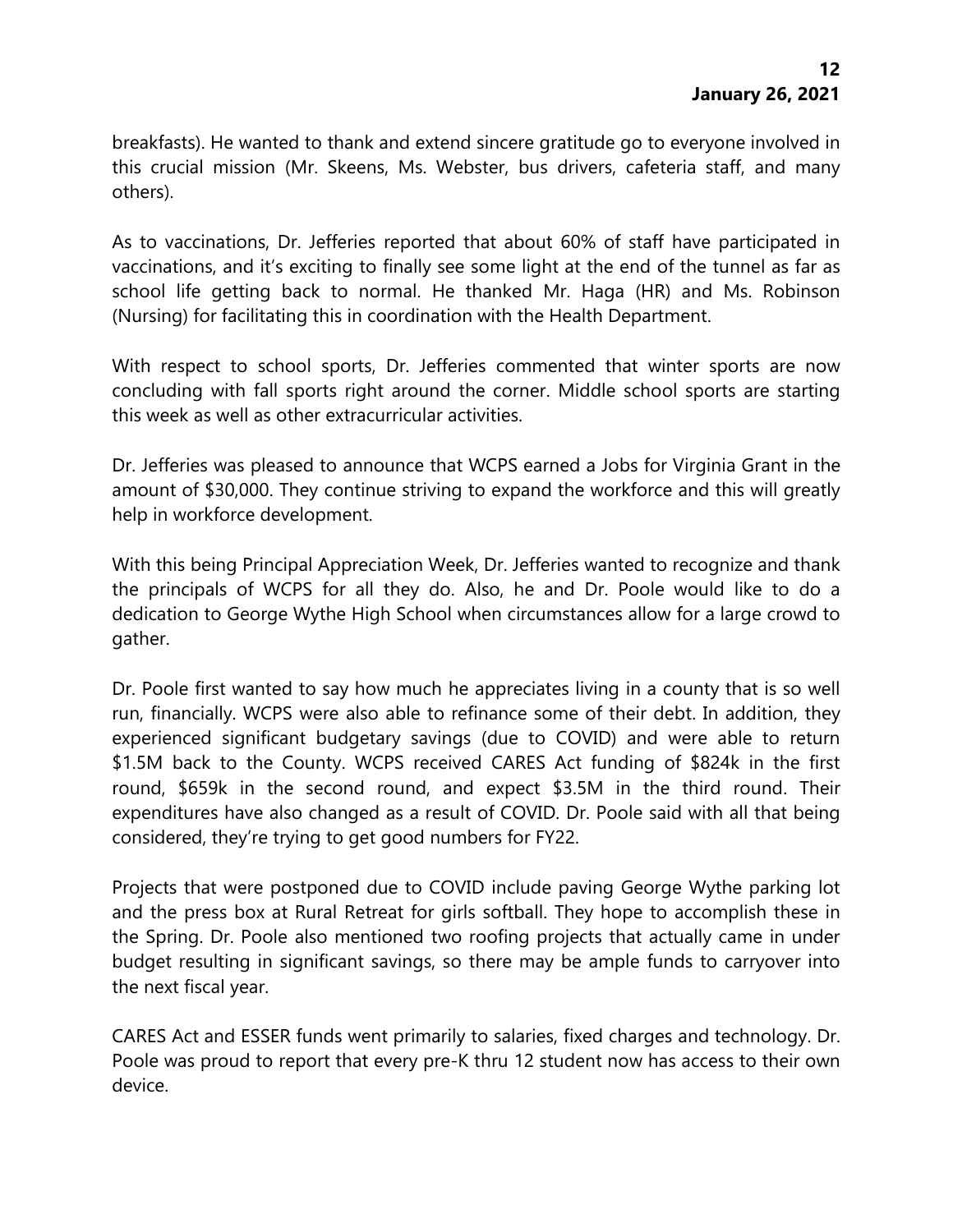Dr. Poole anticipates a small increase next year in ADM (average daily membership). Tax revenue received from Commonwealth (estimates) were quite low but the actual numbers were more in line with those of a normal year. WCPS is seeing a 4% decrease in health insurance for next year, another savings, so they feel they're in a good position, financially. Dr. Poole indicated that they should have more solid figures to share in March.

Chair Vaught asked about the \$3.5M CARES funding and whether they plan to continue providing meals to the students.

Dr. Poole responded that the USDA did the summer food service program, providing free lunches for all students in the County based upon our poverty rates. During the normal year, WCPS qualifies to have feeding sites at Spiller, the high schools and daycare centers. Dr. Poole said they expect this to continue at least through the end of this year. He also added that the \$3.5M in CARES funding has a spend-by date of September 30, 2023.

Chair Vaught asked about using that money towards a school addition.

Dr. Poole replied that with the latest round of funding, capital improvement is a possibility but he needs confirmation from Kent Dickey at DOE. If allowed, they will potentially look at restroom/classroom addition at Fort Chiswell Middle School. Additional space necessary for social distancing should make this an allowable expenditure. Installation of an HVAC or mechanical system is allowed as well. But before proceeding with any capital improvements, Dr. Poole would like to obtain confirmation from DOE that such improvements, in fact, qualify for funding.

The Chair commented that Scott and Spiller have been waiting for years and he would really like to see attention given to them.

Dr. Poole replied that Spiller is the next project planned using local funds. While they like to be frugal with their money (these are everyone's tax dollars), they want to make sure they get the most for the money being spent.

The Chair asked Dr. Jefferies when he anticipates kids going back to school fulltime. He said this Board is receiving a lot of calls from concerned parents. The kids were back in school 5 days a week then were immediately switched to 4 days a week.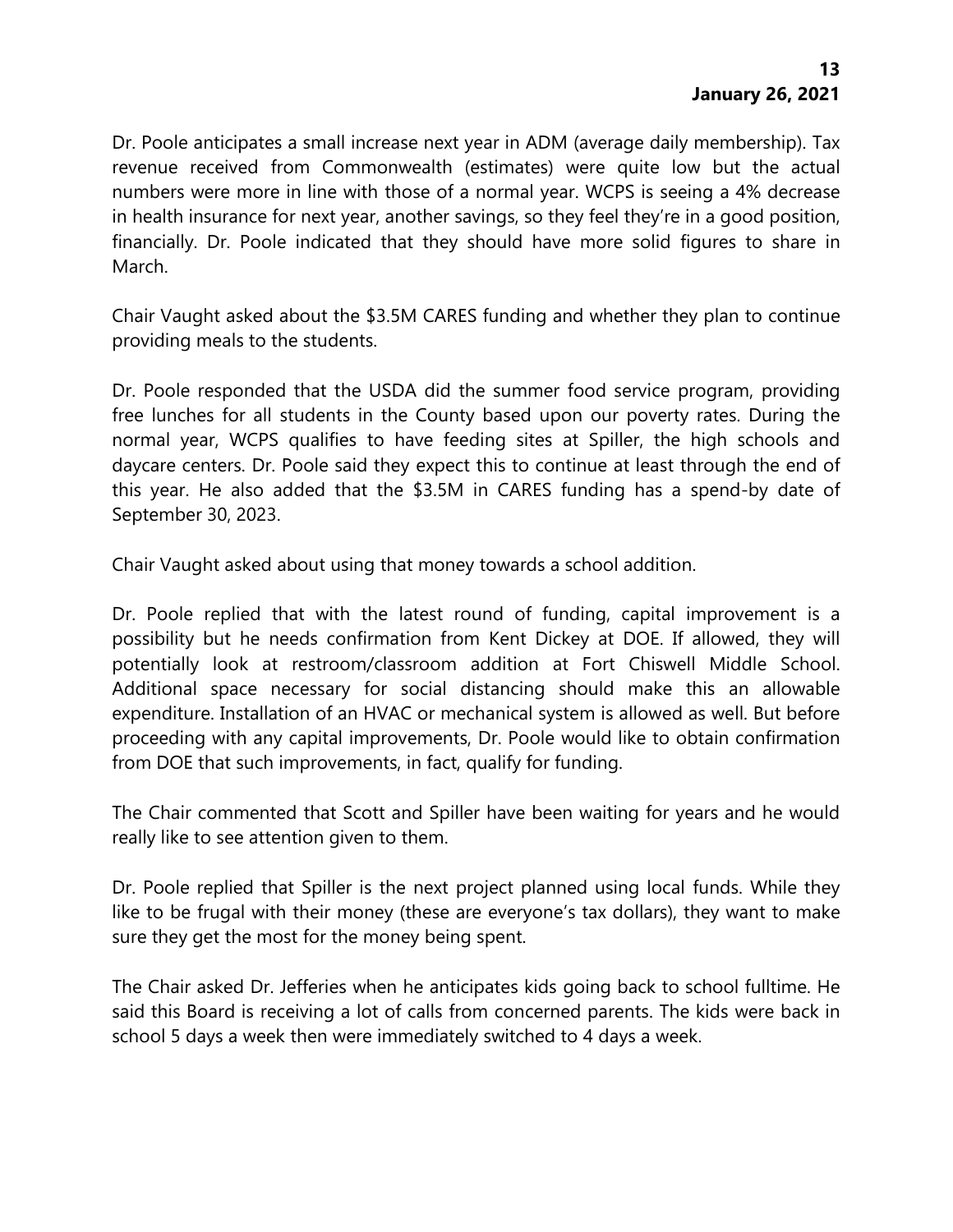Dr. Jefferies explained that the School Board has been dealing with an extremely complicated situation for nearly a year now, and that they have to abide by the Governor's Order. All throughout the pandemic, the School Board has been evaluating many different factors, most importantly, what's best for our kids. He said they met a few weeks ago and their recommendation was to go back five days a week. That decision was weighed just as heavily as the decision made yesterday to switch to four days week. Dr. Jefferies has the utmost faith in the School Board to continue making the best and right decisions. He said everyone wants their kids back in school, in person, five days a week. Dr. Jefferies wishes he could provide a definitive date for that, but he can't.

Chair Vaught asked what numbers are they considering (7-day average)?

Dr. Jefferies replied that they monitor all the data regarding the daily snapshot provided by the Health Department, along with school opening metrics from the CDC. But they haven't really pinpointed a specific number or datapoint to alter a decision one way or the other. He said it's a moving target and, therefore, decisions will be fluid. They are doing their best to implement mitigation strategies while providing an outstanding learning experience both in person and virtual. Dr. Jefferies said people need to understand that it has been a burden to the teachers to provide for both types of learning, and they are doing the best they can and they deserve an abundance of respect. With more vaccinations, their comfort level will improve.

Vice Chair Lawson thanked Dr. Jefferies, the School Board and the teachers for all they are doing, not just as a Board member, but also as a parent. While listening to the School Board meeting, she enjoyed a common remark among many citizens that "you can't catch the virus on Wednesday". She for one appreciates all they do.

The Chair added that the biggest complaint he received was the sudden change in timing, leaving some families with no child care.

Dr. Jefferies understands and appreciates how difficult it has been and still is for families, students and teachers alike. He is grateful for everyone's support as they continue to safely navigate through the pandemic.

### **TREASURER'S REPORT**

Treasurer, Lori Guynn, wanted to thank the Board for their kind comments about Debbie Repass. She was a very special person, loved by everyone who knew her (and her "recovered costs"). Debbie will be sorely missed, and Mrs. Guynn also expressed her condolences to the Smith family in their heartbreaking loss.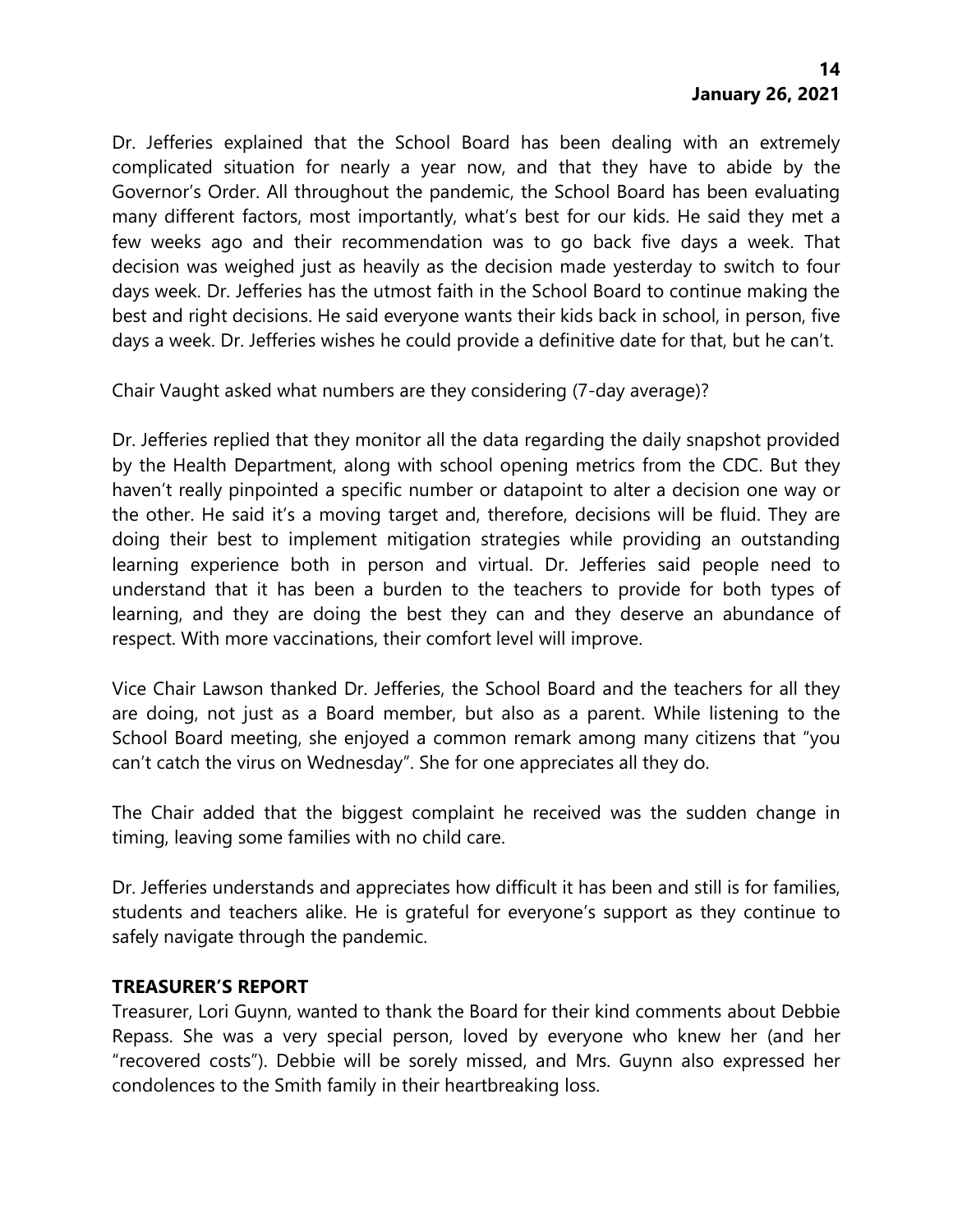Mrs. Guynn is so pleased that the tax rate in Wythe County has remained the lowest around and she credits her staff for their outstanding efforts collecting sufficient revenue.

The Treasurer also reported the following:

1. Revenue Statement – Mrs. Guynn reported that the Consolidated Account was comprised of \$70,316,966 of which \$46,908,455 was in the General Fund Account at the end of December. Some numbers are down compared to December last year but primarily due to a delayed posting (mail slow down).

Mr. Bear mentioned a 6-month analysis but with the mail service having been so slow, the analysis will now run through the end of January instead of December.

2. Tax Collections – As of December  $30<sup>th</sup>$ , compared to what they billed, real estate collection rate was 84.6%. Personal property collection rate was 75.9%. However, the numbers through end of the day January  $22<sup>nd</sup>$ , showed the real estate rate increased to 95.8% and personal property went up to 88.7%.

Mrs. Guynn said that she would continue to update the Board on a quarterly basis with respect to collections. Her office has also been working on delinquent real estate parcels that have many years of taxes owed. There are 35-38 parcels that were recently listed in the newspaper and are being turned over to collections attorney. Mrs. Guynn said that when two or more years of real estate taxes are owed, the property becomes eligible for a tax sale. Parcels have until February  $12<sup>th</sup>$  to either pay the back taxes or set up a payment plan, otherwise, the court process will begin with the property owner incurring all court costs.

Chair Vaught thanked the Treasurer and her staff for having done a great job dealing with the onslaught of mail and unavoidable delays.

Mrs. Guynn appreciated his comments and added that processing the mail is very timeconsuming especially when coupled with walk-ins and phone calls. But they do the best they can.

Mr. Bear said that it might be beneficial to budget a few more part-time staff to help during tax season.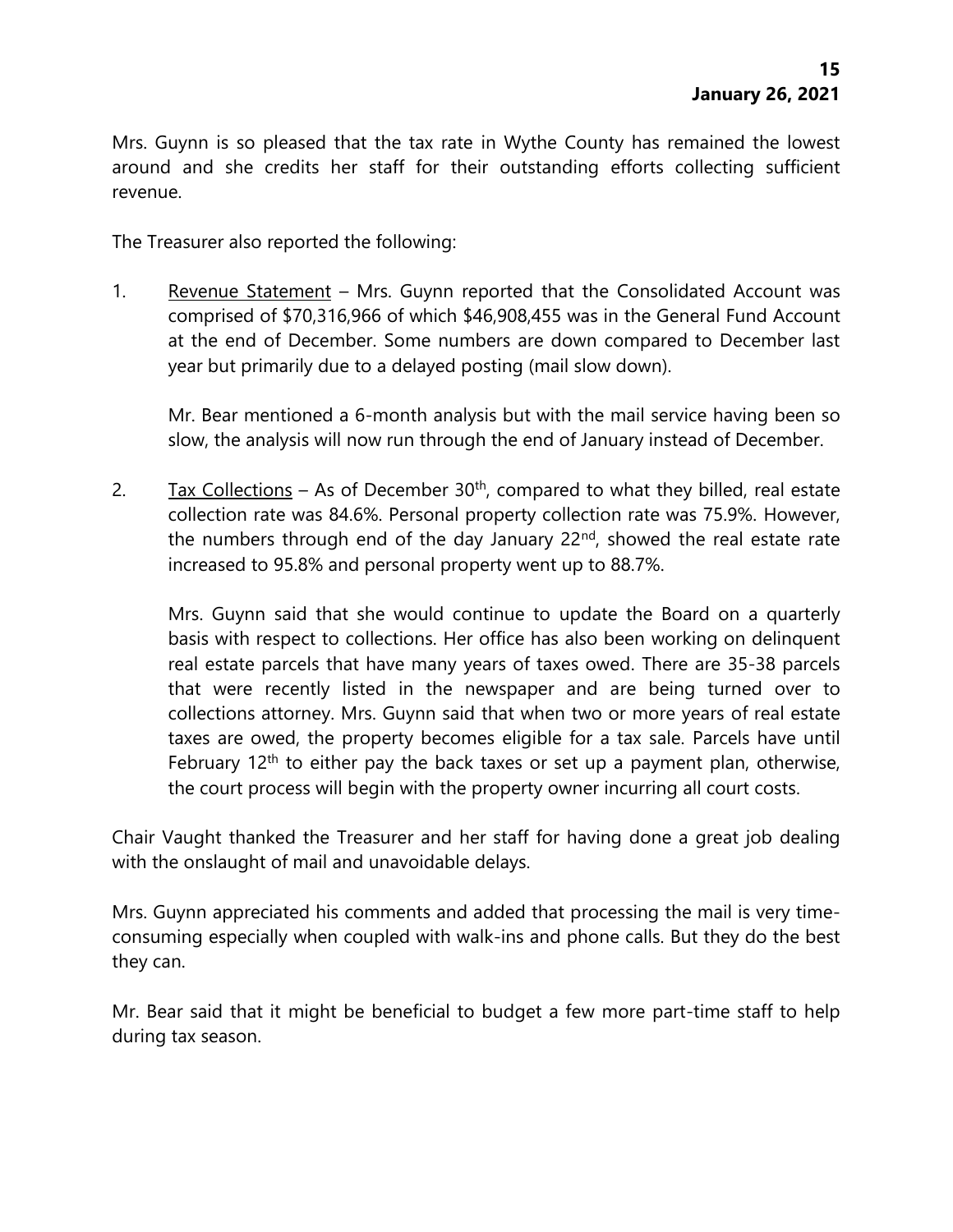Mrs. Guynn commented that they currently have five stations for staff to work at so if additional part-time people are hired, they would also need additional computer(s), credit card machine(s), receipt printer(s) etc. Something to keep in mind.

#### **COUNTY ADMINISTRATION STAFF REPORTS**

1. Building Inspection – Kyle Taylor appeared before the Board to provide an update on his department. First, he apologized for arriving late but he was assisting a homeowner who was upgrading the service panel by himself. When Mr. Taylor went there earlier in the day to inspect, the homeowner wasn't ready and when Mr. Taylor went back later in the day, the homeowner was still having issues. Because the homeowner has children, and because cold weather was approaching, Mr. Taylor stayed to assist him so AEP could get his power back on.

Mr. Taylor also wanted to commend the ladies in the front office (Water and Building Inspection) on the great job they do each and every day. He mentioned that over the course of one day recently, they took 749 payments! That equates to each of them taking a payment every two minutes (the majority of which were water payments). He just wanted this opportunity to recognize them for their great efforts.

The Building Inspection Department in December had 27 permits and brought in \$6,442. For the quarter, they brought in 88 permits for \$24,309. In 2019, over a six-month period, they had 193 permits for \$21,360. During the same six months in 2020, they had 235 permits for \$47,056, a significant increase from the prior year. Mr. Taylor said they are staying extremely busy and in the coming year they hope to be able to update their permitting process, their website, and software (current software is over 20 years old).

Mr. Taylor reported that he has completed four out of the five requirements for his position.

Chair Vaught thanked Mr. Taylor very much for assisting a citizen in need. Helping a citizen like Mr. Taylor did, should absolutely come before any Board meeting.

Mr. Bear commented that a replacement vehicle is coming for the Building Inspector and that his current vehicle (with 178k miles) can go to the Commissioner of Revenue.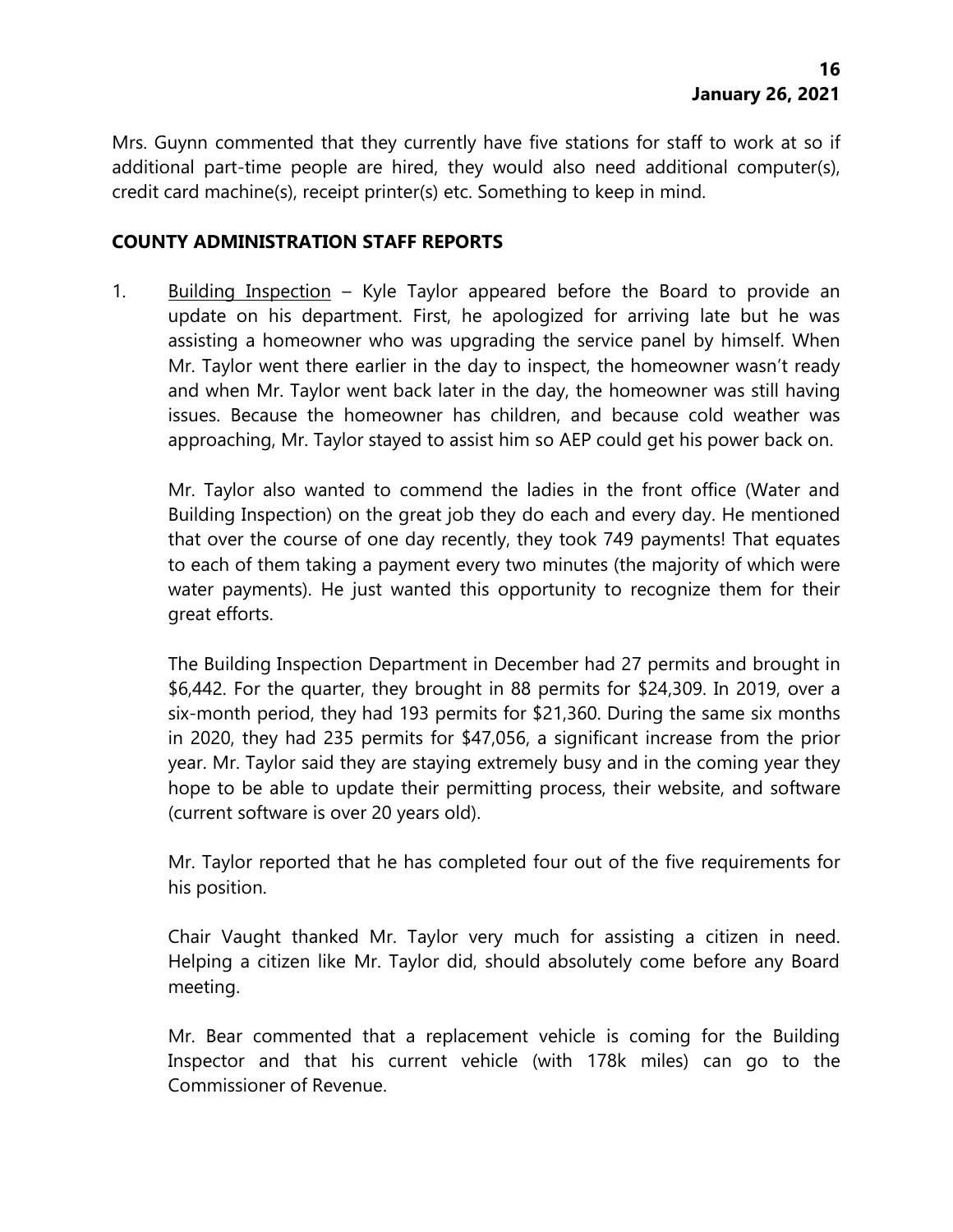2. Emergency Services – Jimmy McCabe appeared before the Board to provide an update on his department. He has been incredibly busy working on various emergency management issues and participating on several conference calls with VDEM. Mr. McCabe stated that VDEM has many changes in the pipeline including expanded role of VDOT on interchanges.

Regarding COVID, Mr. McCabe said that getting people signed up for vaccines has been a challenge as the Commonwealth shut down the VAMS system yesterday. However, they plan to roll out the new system by the end of this week. As soon as that happens, he will enter the rest of the staff who want the vaccine.

Chair Vaught complained that the Health Department doesn't have the manpower to do contact tracing so we need to shut down schools, but they've got enough people to roll out a new software program? It doesn't make sense.

Mr. McCabe received an email last week that everything was going so well that they'd be opening up another tier early. Today's system shut down was a real surprise. The whole process has been a debacle in his opinion. Mount Rogers confirmed they did not have enough vaccine to add 65-year-olds. The allocation of vaccines will now be based on population. Things are constantly changing even the guidelines regarding quarantines; first it was 14 days then it dropped to 10 days, and now Mr. McCabe hears it may go back to 14 days. All in all, he is confident we will get through it.

As for the radio system, Mr. McCabe reported they are nearing completion. Equipment is in for Hamilton Knob and once it's up and running, the radio system will be tremendously better. Mrs. Lang has put an incredible amount of work in this project. The digital system capabilities will be phenomenally better than the analog system and will allow for increased public safety.

Mr. McCabe mentioned that it's been busy with the fire departments. Pump testing and related repairs are now complete, trucks are in good shape as far as inspections, and on February 1<sup>st</sup> ladder testing will begin. This is an annual requirement that has not previously been done. Any ladder that fails, will have to be taken out of service. Hose testing also has to be done annually and Mr. McCabe is currently getting quotes on hose testing machines. In addition, fire departments' turnout gear is nearing the end of its useful life (several people are wearing expired gear). They had vendors come in to demo their gear. Mr. McCabe said they are looking at replacing the entire department, about 125 sets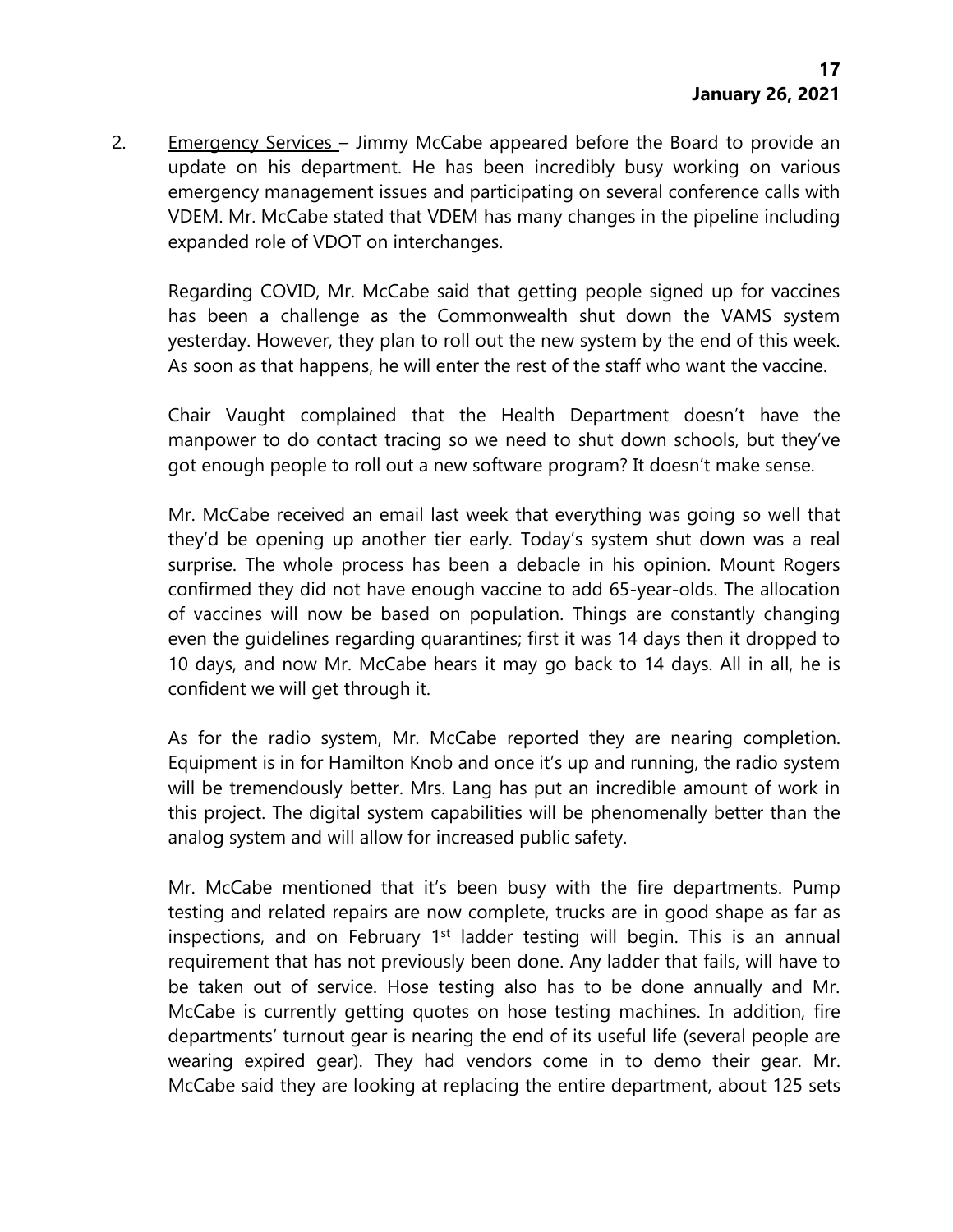(coat, pants, boots, helmet) and the total approximate cost is \$350k. The gear has a 10-year use life.

#### **The Board took a 5-minute recess at 8:08 p.m.**

3. Dispatch – Darlene Lang appeared before the Board to provide an update on her department.

The radio system was delayed due to equipment not being delivered on time. The equipment finally arrived in mid-December and the tower should be up and running the second week of February. Mr. McCabe has been a great help and a real asset helping get the radios programmed. She truly appreciates his assistance.

Mrs. Lang reported that the 911 Center is still short-staffed. When the center was first built back in 2013, it was built for four seats but somehow the numbers got skewed and they ended up with just 2 people on days and 2 people on nights, half of what is needed. Two positions were added a couple of years ago but they are still struggling. They are at the point where overtime is maxed, people are stressed beyond belief, and COVID has made it even worse. If one person has to quarantine, that leaves her shorthanded for 5-10 days, which has happened to three people over the past couple months, forcing her and her lead dispatcher to cover two shifts. They don't even have time to interview and hire more help although it's desperately needed. Mrs. Lang reported that Tazewell has four to six seats filled during the day (Wythe has two) and their call volume is the same as Wythe. Twin County has three people during the day, three on swing shifts and three on at night, with a call volume 8,000 less than Wythe. Smyth County has two people during the day, three in the afternoon and two at night and they only had 34,000 calls last year; Wythe County is well over 41,000 calls. Mrs. Lang warned that the 911 staffing is at an unsafe level. It's causing time lapses in dispatch and she spoke of an incident where she was handling several things at once, and she overlooked notifying the deputies of a COVID person in the home. She takes 100% responsibility but emphasized that the situation is unacceptable. This has become a dangerous situation for both our citizens and our firstresponders. Mrs. Lang said they need four more positions but she humbly begged the Board for two, even offering up her salary.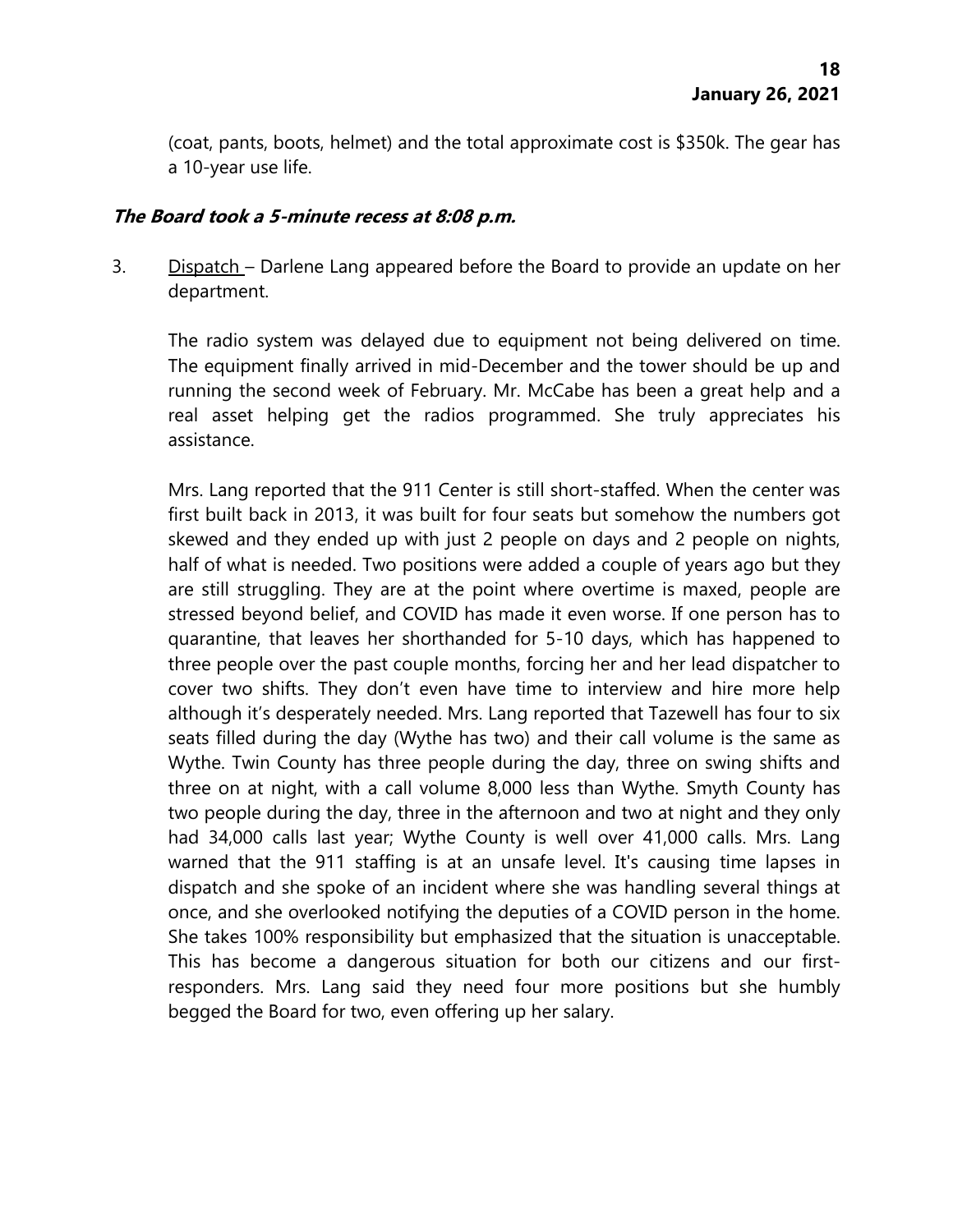Chair Vaught asked about funding and mentioned that the Town of Wytheville has added police officers which increases the radio traffic. They added paid firefighters, but has the funding for Dispatch changed?

Mr. Bear said no and that the funding is based on a per capita basis.

The Chair argued that it shouldn't be based per capita because if the Town hires 200 new officers, the population isn't changing, but the funding should.

Supervisor Cook made a motion, seconded by Supervisor Terry, to approve two new fulltime positions to the 911 Dispatch Center.

The roll call vote was as follows:

| AYES: | Brian W. Vaught | Coy L. McRoberts         |
|-------|-----------------|--------------------------|
|       | Rolland R. Cook | B. G. "Gene" Horney, Jr. |
|       | Ryan M. Lawson  | Stacy A. Terry           |

NAYS: None

ABSENT: James D. "Jamie" Smith

Chair Vaught added that these two new positions are merely a band-aid and that the Board will further discuss the situation in due time.

4. Animal Control – Arlan Dunford appeared before the Board to provide an update on his department. For the calendar year 2020, Mr. Dunford started the year with 10 at the shelter, and they ended the year picking up 149 strays, 121 were surrendered by owners, and they received 44 from Bland, for a total of 324. Animals reclaimed by owners was 106, they adopted out 18, transferred 186 to local rescues, and euthanasia was just 7 for the year (all of which were courtordered). They are keeping very busy with the weather and changes in the law (tethering and weather related). They only have 14 pens and it's tight since they take dogs from Wythe County, Bland County and Town of Wytheville. They're still holding 5 court-case dogs for an indefinite amount of time. He appreciates that a new shelter is in the Capital Improvement Plan.

Mr. Dunford also has numerous litter cases and summons that need to go out.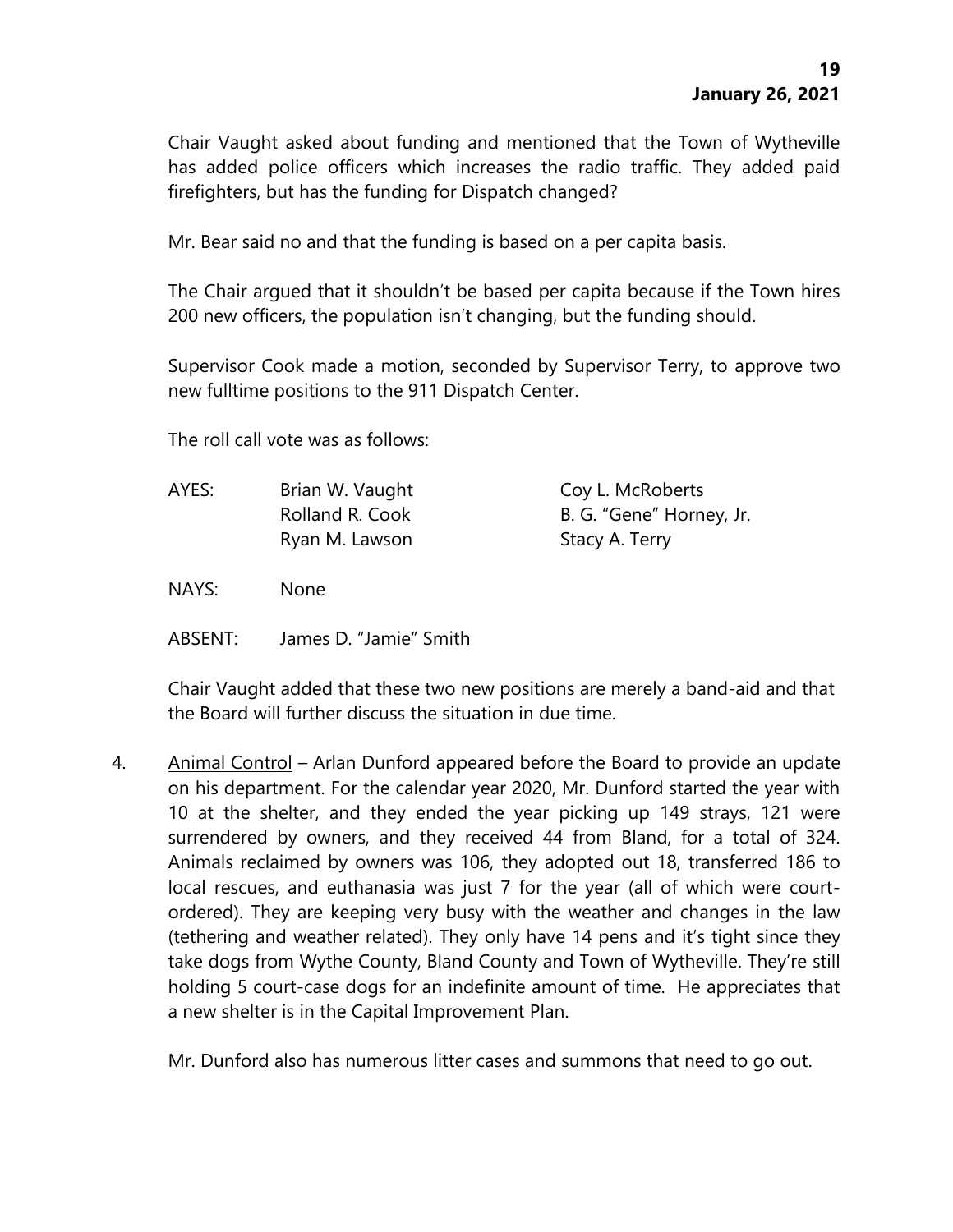The Chair thanked Mr. Dunford for all his hard work and said that he continues to receive compliments about Ms. Dauley too. He added that Major Cline has addressed the cow issue, and Mr. Dunford confirmed he's not received any further complaints about it.

#### **WATER COMMITTEE REPORT**

1. Rickey Road Water Extension Project Waiver – Supervisor Horney made a motion, as recommended by the Water Committee, to provide a 90-day waiver on residential connection fees for the Rickey Road Water Extension Project.

The roll call vote was as follows:

| AYES: | Brian W. Vaught | Coy L. McRoberts         |
|-------|-----------------|--------------------------|
|       | Rolland R. Cook | B. G. "Gene" Horney, Jr. |
|       | Ryan M. Lawson  | Stacy A. Terry           |

NAYS: None

- ABSENT: James D. "Jamie" Smith
- 2. Industrial Wastewater Service Agreements Supervisor Horney made a motion, as recommended by the Water Committee, to approve the Industrial Wastewater Service Agreements for Somic America, Amcor PET Packaging, and SVC Manufacturing/PepsiCo Blue Ridge Gatorade Facility.

Mr. Bear added that all these plants have pre-treatment industrial agreements which all need to be updated. Highlights of the details were included in Mr. Crisp's summary. The County worked with a consulting firm, as well as the companies, and he recommends approval of all three permits.

The roll call vote was as follows:

AYES: Brian W. Vaught Coy L. McRoberts Rolland R. Cook B. G. "Gene" Horney, Jr. Ryan M. Lawson Stacy A. Terry

NAYS: None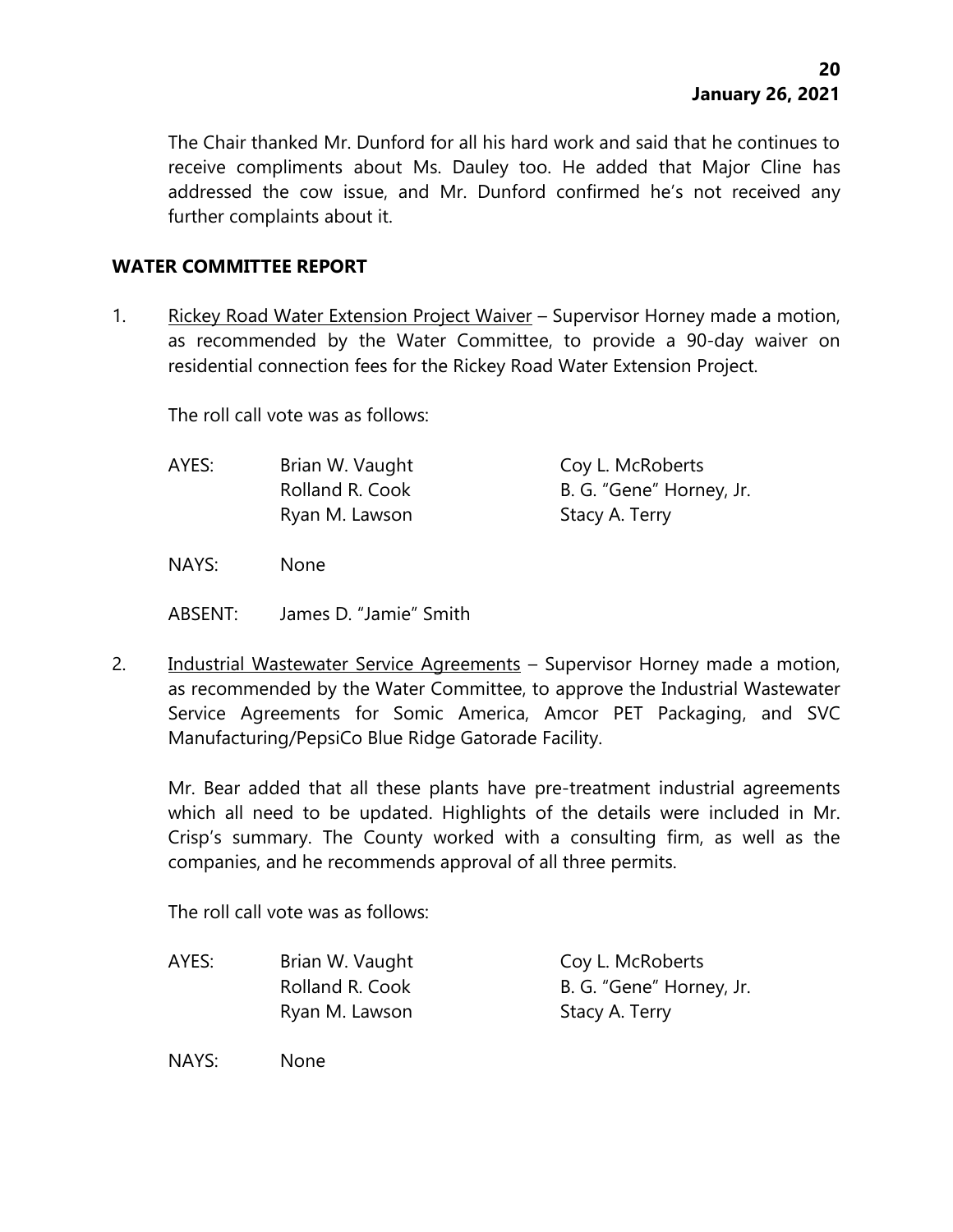ABSENT: James D. "Jamie" Smith

## **CONSENT CALENDAR**

Supervisor McRoberts made a motion to approve the Consent Calendar as follows:

### **1. PAYROLL – December 2020:**

| <b>General County Fund</b>      | 810,148.28 |
|---------------------------------|------------|
| Police Activity Fund            | 60,734.93  |
| <b>Courthouse Security Fund</b> | 12,938.92  |
| Water Department Fund           | 24,733.35  |
| Wythe County Wastewater Fund    | 23,733.35  |
| <b>TOTAL</b>                    | 932,288.83 |

**Check Numbers:** 2000975-2000985; 2001005-2001015 **Voucher Numbers:** 15036-15362; 15370-15534

### **2. STATUS REPORTS:**

- A. Animal Control Arlan Dunford
- B. Building Inspection Kyle Taylor
- C. Emergency Services Jimmy McCabe
- D. Finance Regina Williams
- E. Parks & Recreation Kevin Williams
- F. Water & Wastewater Don Crisp

# **3. PERSONNEL:**

- A. Anderson, Nickolas One-Year Merit Increase, Consolidated Dispatch, Annual Salary \$28,560, Effective November 1, 2020
- B. Puckett, Zachary Resigned, Full-time Sheriff Deputy, Effective December 31, 2020
- C. Sadler, Jerrod Resigned, Full-time Sheriff Deputy, Effective December 31, 2020
- D. Underwood, Jacob Hired, Full-time Athletic Coordinator, Annual Salary \$29,485, Effective January 1, 2021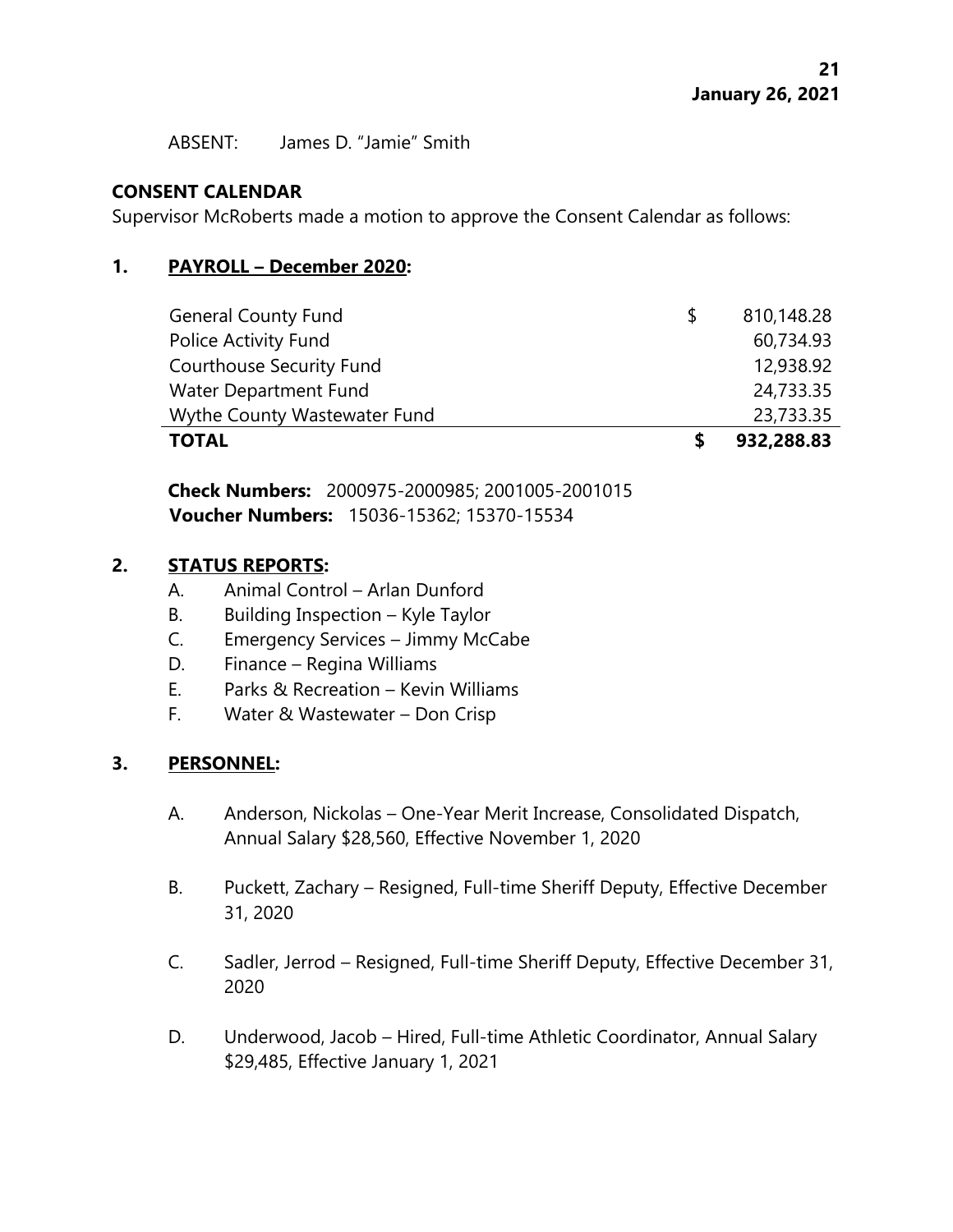E. Williams, Regina – Promoted, Full-time Finance Director, Annual Salary \$79,024, Effective January 1, 2021

### **4. BUDGET AMENDMENTS:**

- A. \$12,612.72 (32031-461250) Auto Claim, 2017 Ford F-450, LMRS
- B. \$2,578.11 (3102-461250) Auto Claim, 2017 Ford Explorer, Sheriff

Supervisor Horney seconded the motion and the roll call vote was as follows:

| AYES: | Brian W. Vaught | Coy L. McRoberts         |
|-------|-----------------|--------------------------|
|       | Rolland R. Cook | B. G. "Gene" Horney, Jr. |
|       | Ryan M. Lawson  | Stacy A. Terry           |

NAYS: None

ABSENT: James D. "Jamie" Smith

### **NEW RIVER REGIONAL WATER AUTHORITY – FY20 FINANCIAL REPORT**

Supervisor Terry made a motion, seconded by Vice Chair Lawson, to accept the New River Regional Water Authority Financial Report for FY20.

AYES: Brian W. Vaught Coy L. McRoberts Rolland R. Cook B. G. "Gene" Horney, Jr. Ryan M. Lawson Stacy A. Terry

NAYS: None

ABSENT: James D. "Jamie" Smith

# **COUNTY ADMINISTRATOR REPORT**

1. Budget Calendar 2021-2022 – Mr. Bear stated this can be amended in the future if necessary. Budget presentations will be March 15-17. Ms. Williams will be sending out budget letters momentarily.

Supervisor Horney made a motion, seconded by Supervisor Terry, to accept the budget calendar as presented.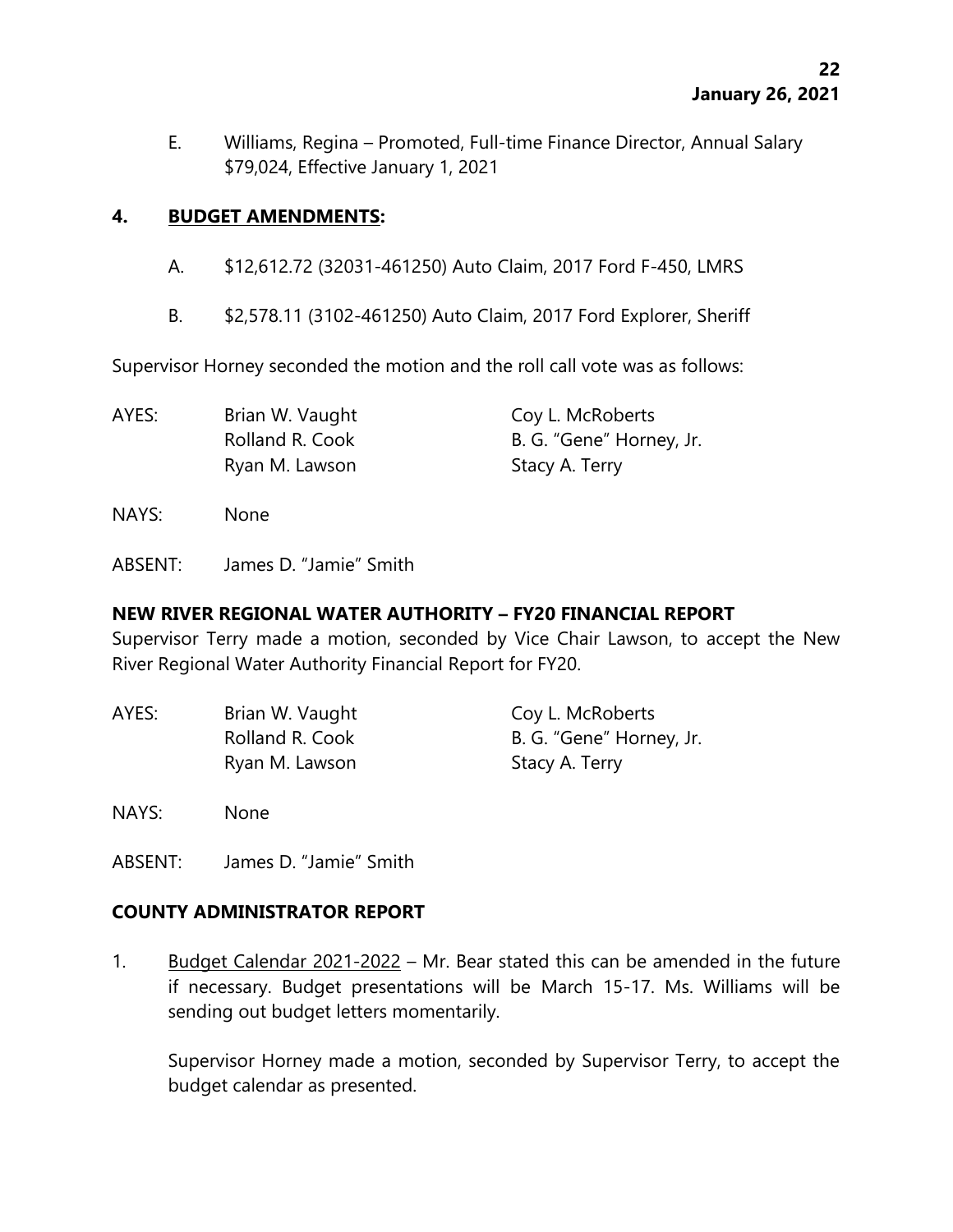The vote on the motion was unanimous.

- 2. Budget Priorities FY 2022 Mr. Bear commented this is for informational purposes and they can discuss in depth at the next meeting.
- 3. Cigarette Tax Implementation Update –Mr. Bear provided the Board with a copy of the proposed legislation indicating that if a tax is not in place by January 1, 2021, then it needs to be implemented by a regional group. Our surrounding localities are interested in a regional group which appears to be the most efficient approach. Mr. Bear will gather more information tomorrow during his meeting with other county administrators.
- 4. 2021 Projects Mr. Bear provided a brief overview of several of the most important projects being considered. If the Board has any other major projects they feel should be considered, they are to advise Mr. Bear.

### **COUNTY ATTORNEY REPORT**

County Attorney Scot Farthing emailed his status report to the Board. He doesn't have anything significant to add to that unless the Board has questions.

Chair Vaught asked if there's been any movement with respect to the opioid litigation.

Mr. Farthing responded that he's not heard anything. The last update he received had to do with the Mallinckrodt bankruptcy that Mr. Barton is handling, but Mr. Farthing will reach out to Mr. Barton for an update on the lawsuit.

#### **SUPERVISORS' REPORTS**

- 1. Speedwell Fire Department Supervisor Horney asked if someone could please check the thermostats to get them working. Mr. Kincer added that it may need more than just a thermostat as he believes the heater is broken (fan went out).
- 2. Musser Mill Road and Windy Hill Road Chair Vaught asked Mr. Bear to extend his thanks to VDOT for the work they did on Musser Mill and Windy Hill.
- 3. Library Chair Vaught asked how much CARES Act funding have they received and why haven't they opened yet? Kids need to use the library even if it's just for the internet access for virtual education. He would expect a large return from their budget.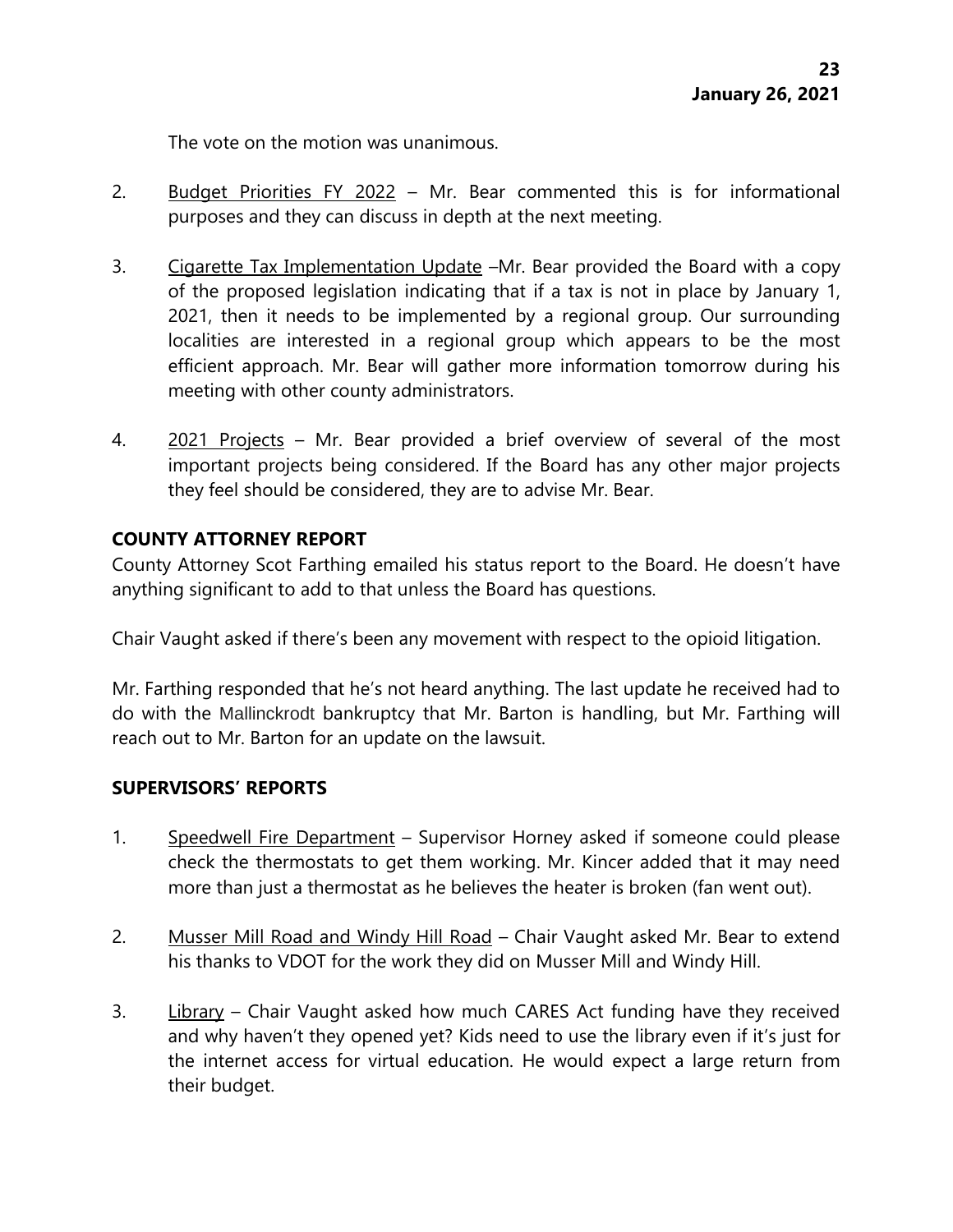Supervisor Terry said that the library is doing appointments and he's had conversations with them about opening up. He believes their target date is mid-February to reopen with limited capacity. It is not a good situation. He also believes the library is in the process of hiring four more people in anticipation of opening.

Mr. Bear added that the library falls under the Wythe-Grayson Regional Library Board who is their primary funding source. But Mr. Bear will speak with the Grayson County Administrator tomorrow about this.

Chair Vaught inquired about suspending funding to the library until we get clarification on their operations.

## **CLOSED MEETING**

Supervisor Terry made a motion, seconded by Vice Chair Lawson, to enter into Closed Meeting under Code of Virginia Section 2.2-3711-A.5 (Economic Development: Projects Panel, Honeybee, R², Diego and others).

The vote on the motion was unanimous

Supervisor Cook made a motion, seconded by Supervisor Horney, to return to open meeting.

The roll call vote was as follows:

| AYES: | Brian W. Vaught | Coy L. McRoberts         |
|-------|-----------------|--------------------------|
|       | Rolland R. Cook | B. G. "Gene" Horney, Jr. |
|       | Ryan M. Lawson  | Stacy A. Terry           |

NAYS: None

ABSENT: James D. "Jamie" Smith

Upon returning to open meeting, Supervisor McRoberts made a motion, seconded by Supervisor Horney, to adopt the following Resolution certifying the business conducted in closed meeting as follows:

### **RESOLUTION CERTIFICATION OF CLOSED MEETING**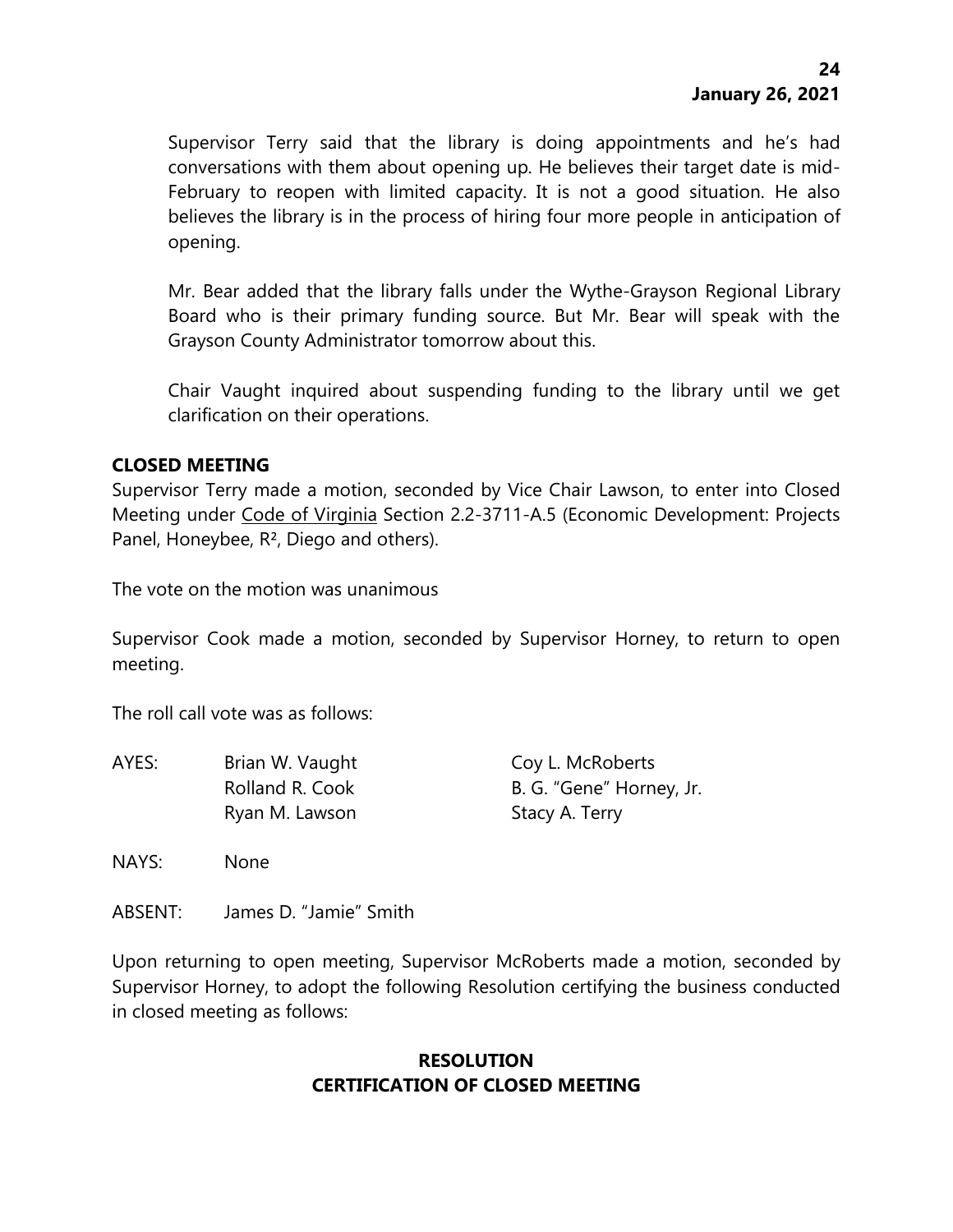**WHEREAS,** the Wythe County Board of Supervisors has convened a closed meeting on this date pursuant to an affirmative recorded vote and in accordance with the provisions of the Virginia Freedom of Information Act; and,

**WHEREAS,** Section 2.2-3712 of the Code of Virginia requires a certification by the Wythe County Board of Supervisors that such meeting was conducted in conformity with Virginia law; and,

**NOW, THEREFORE, BE IT RESOLVED** that the Wythe County Board of Supervisors hereby certifies that, to the best of each member's knowledge, (i) only public business matters lawfully exempted from open meeting requirements by Virginia law were discussed in the closed meeting to which this certification resolution applies, and (ii) only such public business matters as were identified in the motion convening the closed meeting were heard, discussed, or considered by the Wythe County Board of Supervisors.

The roll call vote was as follows:

| AYES: | Brian W. Vaught | Coy L. McRoberts         |
|-------|-----------------|--------------------------|
|       | Rolland R. Cook | B. G. "Gene" Horney, Jr. |
|       | Ryan M. Lawson  | Stacy A. Terry           |
|       |                 |                          |

NAYS: None

ABSENT: James D. "Jamie" Smith

### **AMBULANCE TIRES**

Mr. Hankins announced that with respect to the tire issue on the ambulances, the company has agreed to replace the tires but they won't install them.

### **RECESS**

Supervisor Terry made a motion, seconded by Vice Chair Lawson, to recess in honor and memory of Logan Smith until Thursday, January 28, 2021 at 5:30 p.m.

The vote on the motion was unanimous.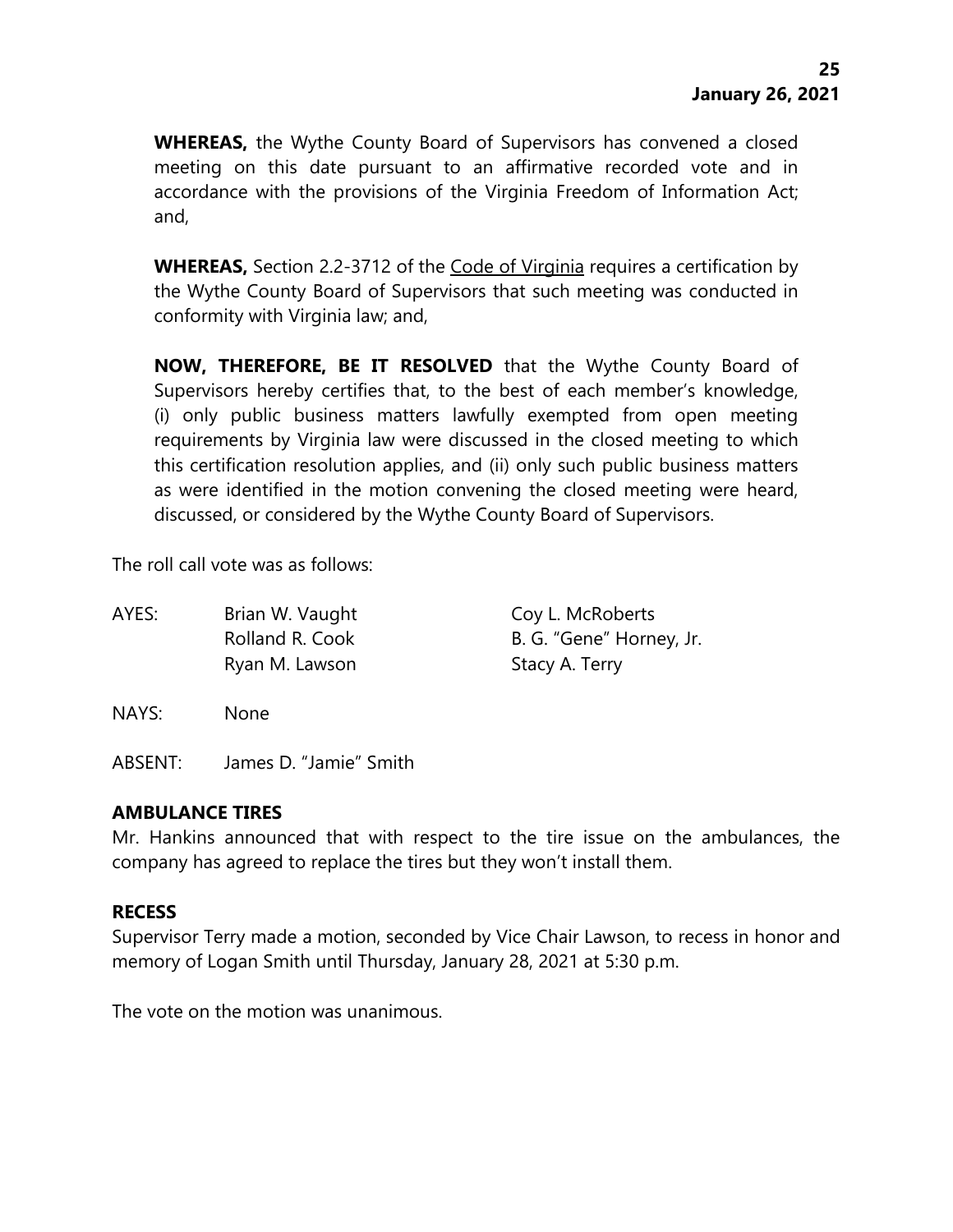#### **RECONVENE**

Due to inclement weather, the Board cancelled the January 28, 2021 meeting and reconvened on Tuesday, February 2, 2021 at 5:00 p.m.

#### **MEMBERS PRESENT:**

Brian W. Vaught, Chair B. G. "Gene" Horney, Jr. Ryan M. Lawson, Vice Chair Coy L. McRoberts Rolland R. Cook Stacy A. Terry

### **MEMBERS ABSENT:**

James D. "Jamie" Smith

## **STAFF PRESENT:**

Stephen D. Bear, County Administrator Matthew C. Hankins, Assistant County Administrator Scot Farthing, County Attorney Martha Collins, Administrative Assistant/Clerk

## **OTHERS PRESENT:**

Andrew Cohill

# **CALL TO ORDER:**

Chair Vaught determined that a quorum was present and called the meeting to order at 5:00 p.m.

### **BROADBAND WORK SESSION**

Dr. Andrew Cohill from Design Nine, Inc., presented the findings from the recent broadband survey of Wythe County residents.

It comes as no surprise that the majority of residents are very much interested in better broadband. The response rate from Wythe County was excellent, around 15% when most counties average 3-4%. Design Nine mapped the respondents throughout the County. On the financial side, the 30-year estimated telecom expenditure in Wythe County is \$738,622,534. Funding strategies were included in Design Nine's report of which grants play a large part.

Dr. Cohill spoke about fixed-point broadband (not mobile like cell phones) that provides better quality service with no data cap. He also stated that public/private partnerships are the way to go. The County would provide basic infrastructure, putting up towers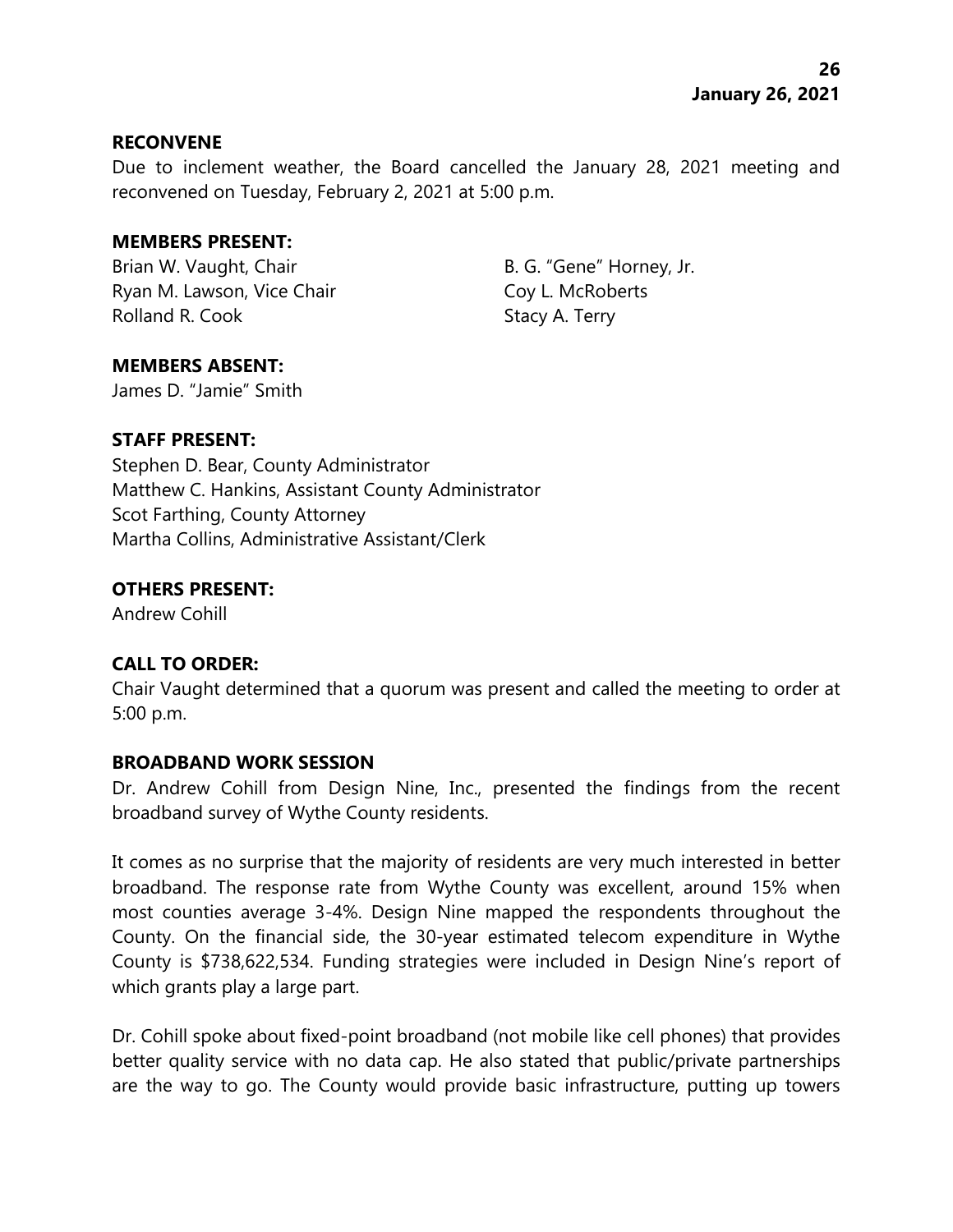then leasing space on those towers to WISPs. The towers, he added, are a long-term asset.

Design Nine's wireless design for Wythe County would provide internet to about 88% of addresses in Wythe County (16 towers). Through the use of community poles, you can reach many of the remaining addresses. Mountainous terrain can sometimes help or hinder a good signal. Dr. Cohill mentioned using CARES funding and said that HUD grants could also be used to help fund some of the towers. With grant funding available, now is a good time to get started. He also mentioned that the towers could positively impact public safety (911 dispatch).

Dr. Cohill said that to attract WISPs, they recommend a modest application fee and a fixed monthly lease fee, with a grace period to allow WISPs to build their subscriber base. The agreement should be for WISPs to go on all towers preventing them from "cherry picking" towers that have a higher density population.

Dr. Cohill stressed that Wythe County should continue to make clear to residents that the County is NOT seeking to be an internet service provider. But the County will partner with providers to make better broadband a reality for Wythe County. The County, by providing basic infrastructure, will be creating more jobs while helping local businesses grow.

Mr. Bear commented that Design Nine's estimated cost per tower is between \$200- 250k, said to keep in mind that the County would be leasing the tower space to WISPs to partially defray those costs.

Dr. Cohill added that electric service could be a large expense if electric service is not available close to the tower. Land for the towers could be leased, or purchased outright, from landowners. He also mentioned that AEP is proposing putting fiber on some of their high-voltage transmission lines so WISPs could tap that fiber and build service off of it.

Most counties are issuing RFPs with a 3-5 year contract. If the WISPs don't keep their customers happy, they risk losing their contract. You can also avoid a monopoly by owning the towers outright and not allowing the WISP to own the tower(s).

Chair Vaught thanked Dr. Cohill for the presentation, which the Chair would like to share with the School Board. He asked that this presentation also be posted on the County website.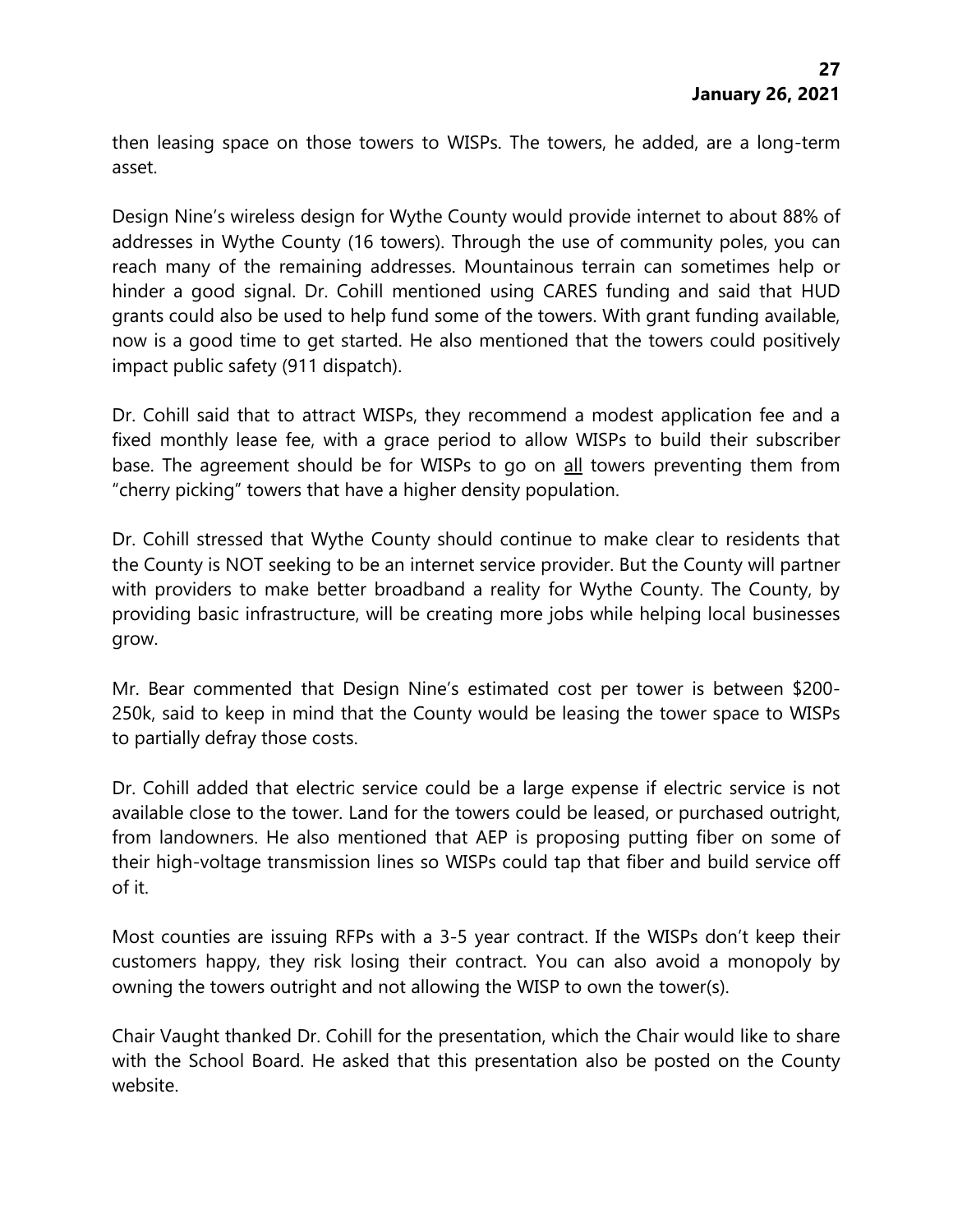Mr. Hankins said that Dr. Cohill and his staff were great to work with and their findings and analyses were impressive. Some concerns as we move forward might be locating the right places for the towers as well as constructing them, and getting enough customers to make it worthwhile for WISPs. He recommends getting RFQs and to begin researching potential funding.

Chair Vaught said the survey was a good first step, and now we have data to move forward. Soliciting RFQs is a good next step. He and the Vice Chair believe that there are several residents who would likely donate their land for a tower just to have access to better broadband.

Mr. Hankins added that we may want Design Nine's assistance evaluating the RFQs.

## **CLOSED MEETING**

Supervisor Terry made a motion, seconded by Supervisor Horney, to enter into Closed Meeting under Code of Virginia Section 2.2-3711-A.5, Discussion of Prospective Business or Industry (Project Panel).

The roll call vote was as follows:

| AYES: | Brian W. Vaught | Coy L. McRoberts         |
|-------|-----------------|--------------------------|
|       | Rolland R. Cook | B. G. "Gene" Horney, Jr. |
|       | Ryan M. Lawson  | Stacy A. Terry           |
|       |                 |                          |

NAYS: None

ABSENT: James D. "Jamie" Smith

Supervisor Cook made a motion, seconded by Supervisor Horney, to return to open meeting.

The roll call vote was as follows:

| AYES: | Brian W. Vaught | Coy L. McRoberts         |
|-------|-----------------|--------------------------|
|       | Rolland R. Cook | B. G. "Gene" Horney, Jr. |
|       | Ryan M. Lawson  | Stacy A. Terry           |

NAYS: None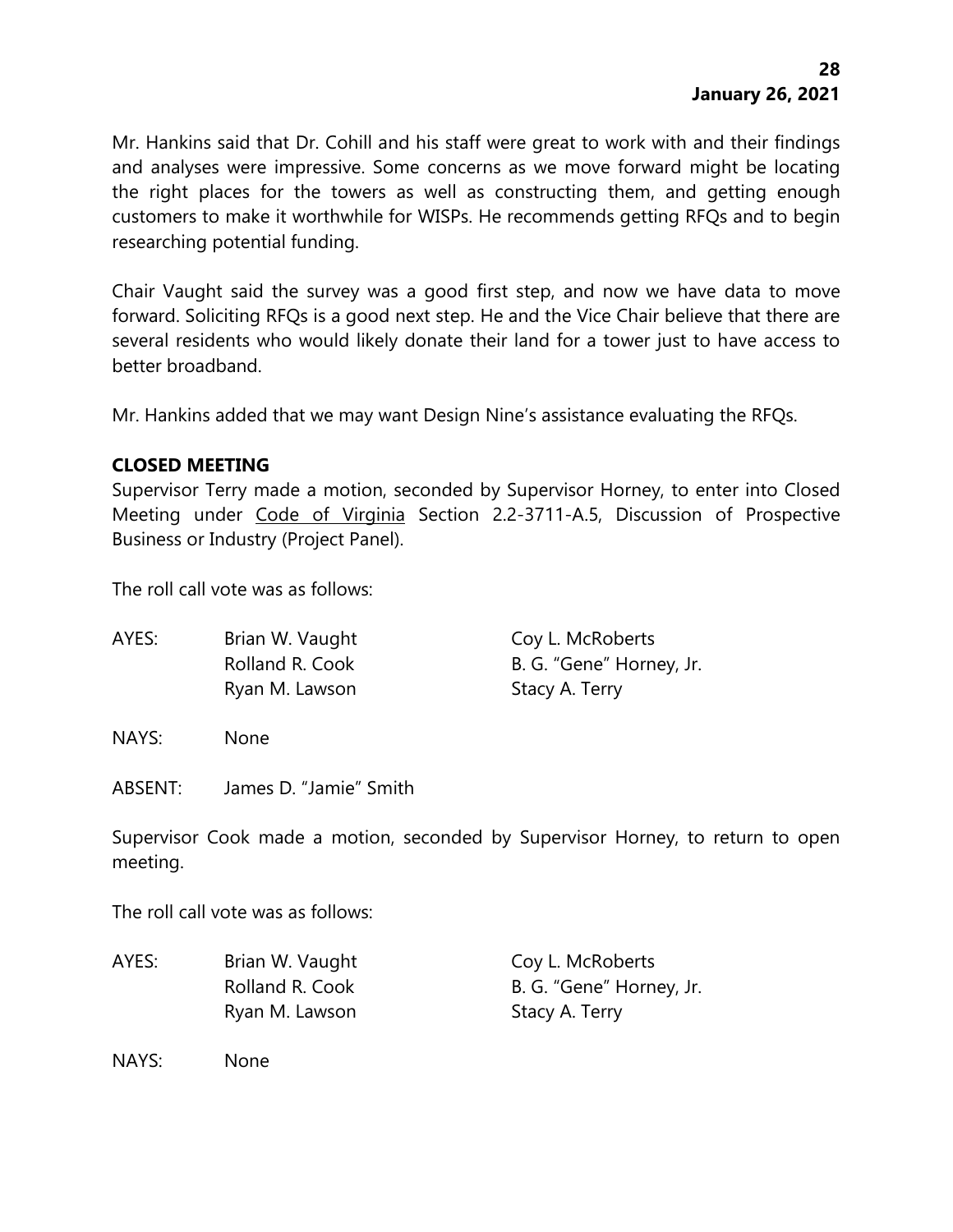ABSENT: James D. "Jamie" Smith

Upon returning to open meeting, Supervisor McRoberts made a motion, seconded by Supervisor Cook, to adopt the following Resolution certifying the business conducted in closed meeting as follows:

# **RESOLUTION CERTIFICATION OF CLOSED MEETING**

**WHEREAS,** the Wythe County Board of Supervisors has convened a closed meeting on this date pursuant to an affirmative recorded vote and in accordance with the provisions of the Virginia Freedom of Information Act; and,

**WHEREAS,** Section 2.2-3712 of the Code of Virginia requires a certification by the Wythe County Board of Supervisors that such meeting was conducted in conformity with Virginia law; and,

**NOW, THEREFORE, BE IT RESOLVED** that the Wythe County Board of Supervisors hereby certifies that, to the best of each member's knowledge, (i) only public business matters lawfully exempted from open meeting requirements by Virginia law were discussed in the closed meeting to which this certification resolution applies, and (ii) only such public business matters as were identified in the motion convening the closed meeting were heard, discussed, or considered by the Wythe County Board of Supervisors.

The roll call vote was as follows:

AYES: Brian W. Vaught Coy L. McRoberts Rolland R. Cook B. G. "Gene" Horney, Jr. Ryan M. Lawson Stacy A. Terry

NAYS: None

ABSENT: James D. "Jamie" Smith

Design Nine's broadband presentation will be posted on the County website.